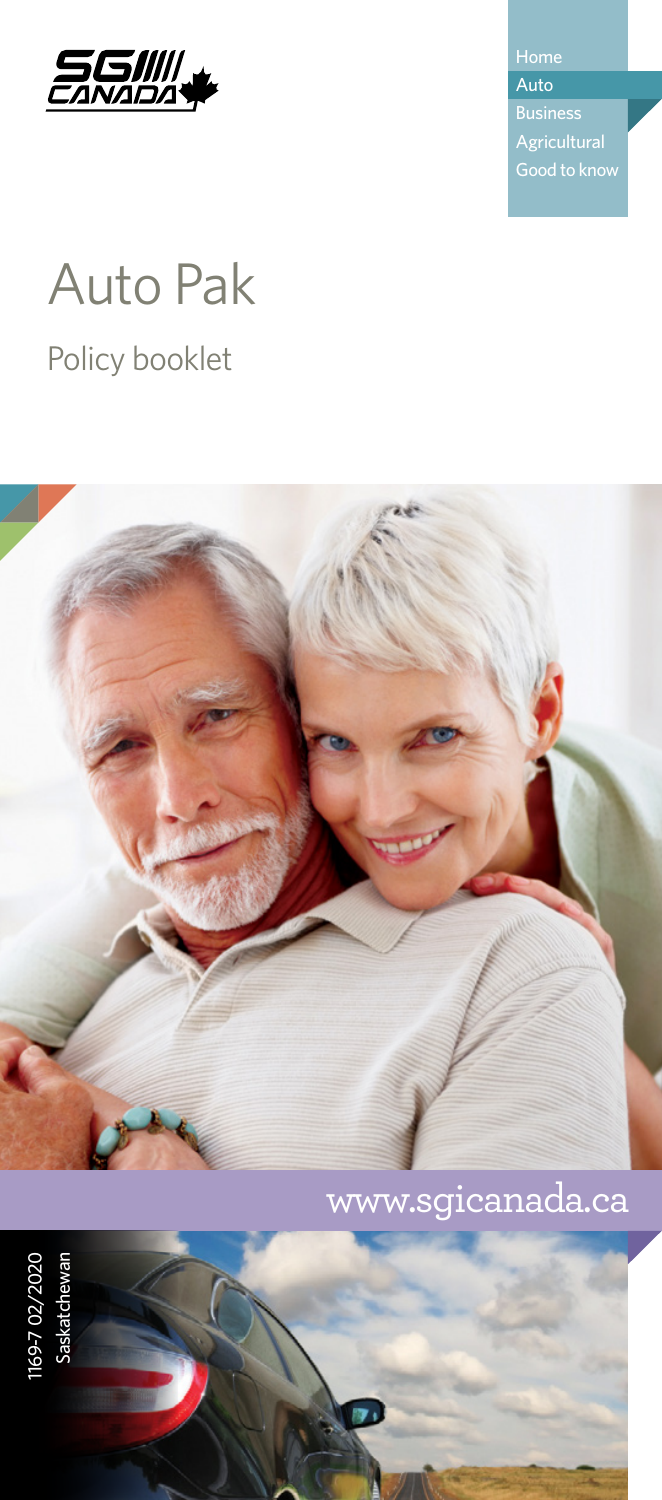# <span id="page-1-0"></span>**If You Have an Accident**

- 1. You should take any action needed to save lives. Have someone who knows first aid take over. We will pay your reasonable costs for giving first aid to others.
- 2. If you have a loss which results in a claim, you **must** take all reasonable steps needed to save your auto from further damage. We will pay your costs for doing this. If you do not try to protect your auto, we will not cover any further damage to it.
- 3. Accidents that involve injury, death, hit and run, an impaired driver or when vehicles must be towed from the scene must be reported to the police at once.
- 4. Let us know as soon as you can. You may submit your auto claim online through eClaim or call, write, fax or email your broker or the nearest claims office. The addresses, phone and fax numbers of these offices are shown on page 30. If you are out of the province, call us collect at 306-775-6000 or toll free at 1-800-667-9779.

Tell us how the accident happened and if someone was hurt or killed. You will need your driver's licence, auto registration certificate and your Cover Page. You should give us the names and addresses of any witnesses. Tell us about the other driver and auto and give us any licence numbers you can. We may ask you to put your statement in writing.

- 5. You must not admit that you are at fault, even if you feel you were. You may not know all the facts.
- 6. You must not offer or make any payments or repairs without our permission. You **may** make repairs needed to save your auto from further damage.
- 7. You must cooperate fully with us as we investigate the accident, settle claims against you, and defend you. You must not interfere in any legal action or discussion. But we may ask you to help us get statements from witnesses or other information or evidence we need to adjudicate the claim.
- 8. You must give us letters or legal papers having to do with a claim. You must do this as soon as you get them from someone.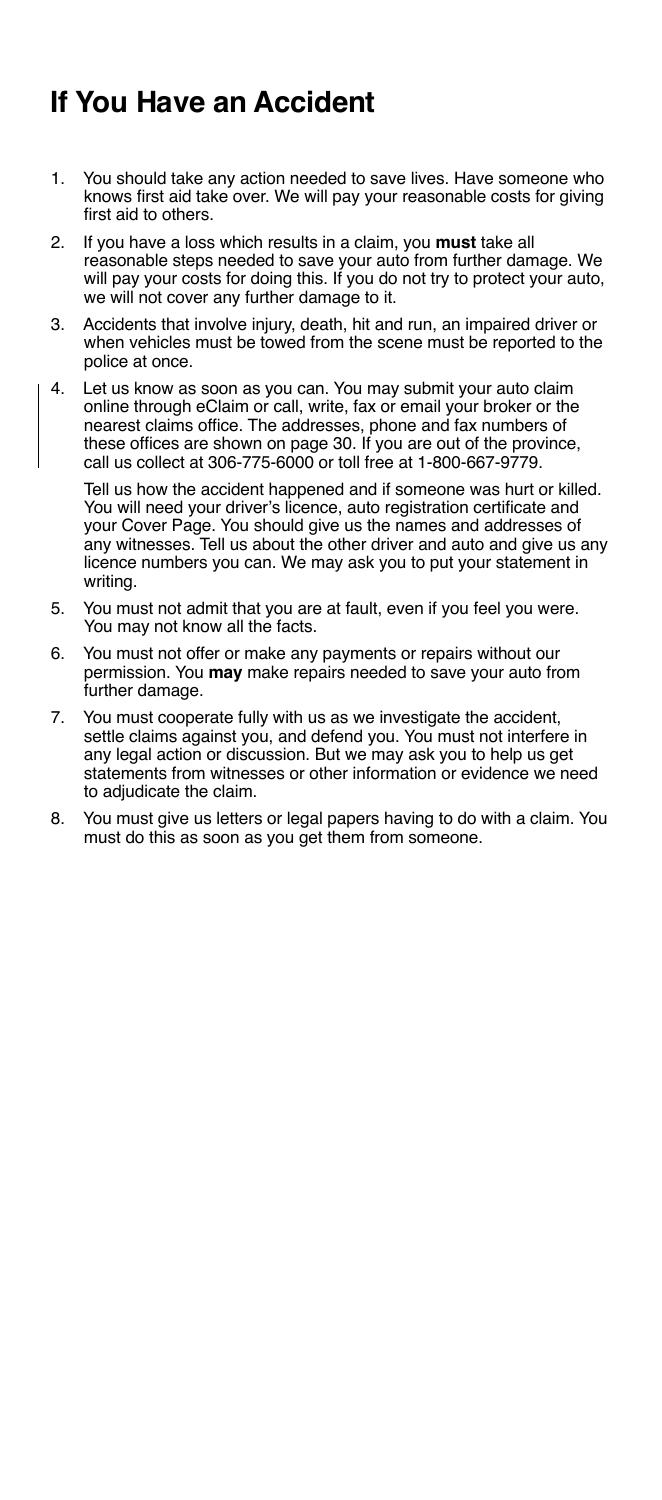# <span id="page-2-0"></span>**Accident Report Form**

### **a. Other Vehicle Owner's Name**

Address Prov. or State Licence No.

**b. Other Driver's Name**

Address

**Driver's Licence No.**

**c. Witness 1: Name**

**Address** 

**Witness 2: Name**

**Address** 

**d. Accident Location Date**

**Vehicle Towed by Whom**

**Vehicle Towed Where**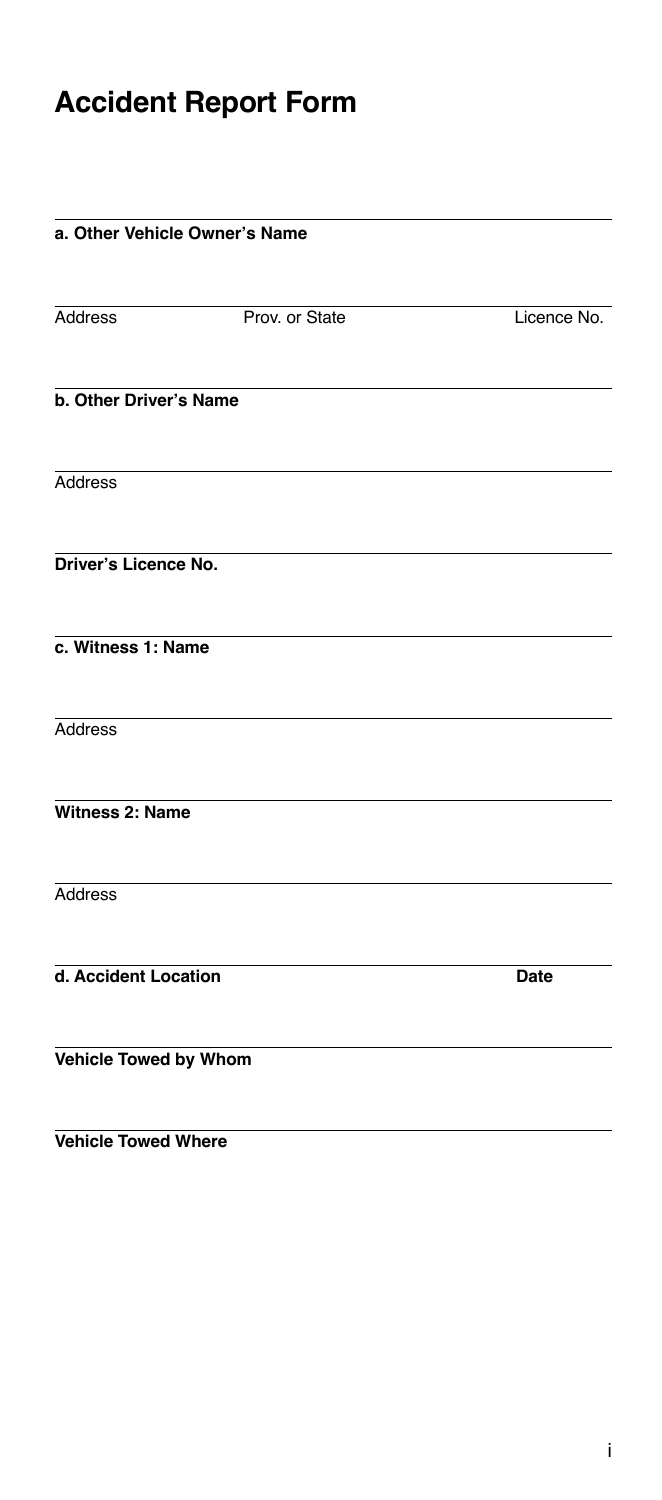# <span id="page-3-0"></span>**Definitions**

Sometimes we will use special words or terms to help explain your coverage. The following definitions apply unless the words or terms are **redefined** in other **Parts** of this booklet.

### **You** or **Your**

The name or names shown on the Cover Page.

If the name on the Cover Page is that of a corporation, association or partnership, we mean the officers, employees or partners and their spouses who regularly use an auto specifically insured by this policy.

### **We, Our** or **Us**

SGI CANADA, a division of SGI.

### **Auto** or **Motor Vehicle**

A motor-driven land vehicle or trailer excluding "All Terrain Vehicles" as defined in *The All Terrain Vehicles Act.*

### **Occupant**

The driver and any passengers while they are in the auto or getting in or out of it.

### **Vehicle-for-Hire Service**

A vehicle-for-hire service as defined in *The Vehicles for Hire Act* or any similar Act or law of any other jurisdiction.

### **Transportation Network**

A transportation network as defined in *The Vehicles for Hire Act* or any similar Act or law of any other jurisdiction.

*THIS POLICY CONTAINS A PARTIAL PAYMENT OF LOSS CLAUSE.*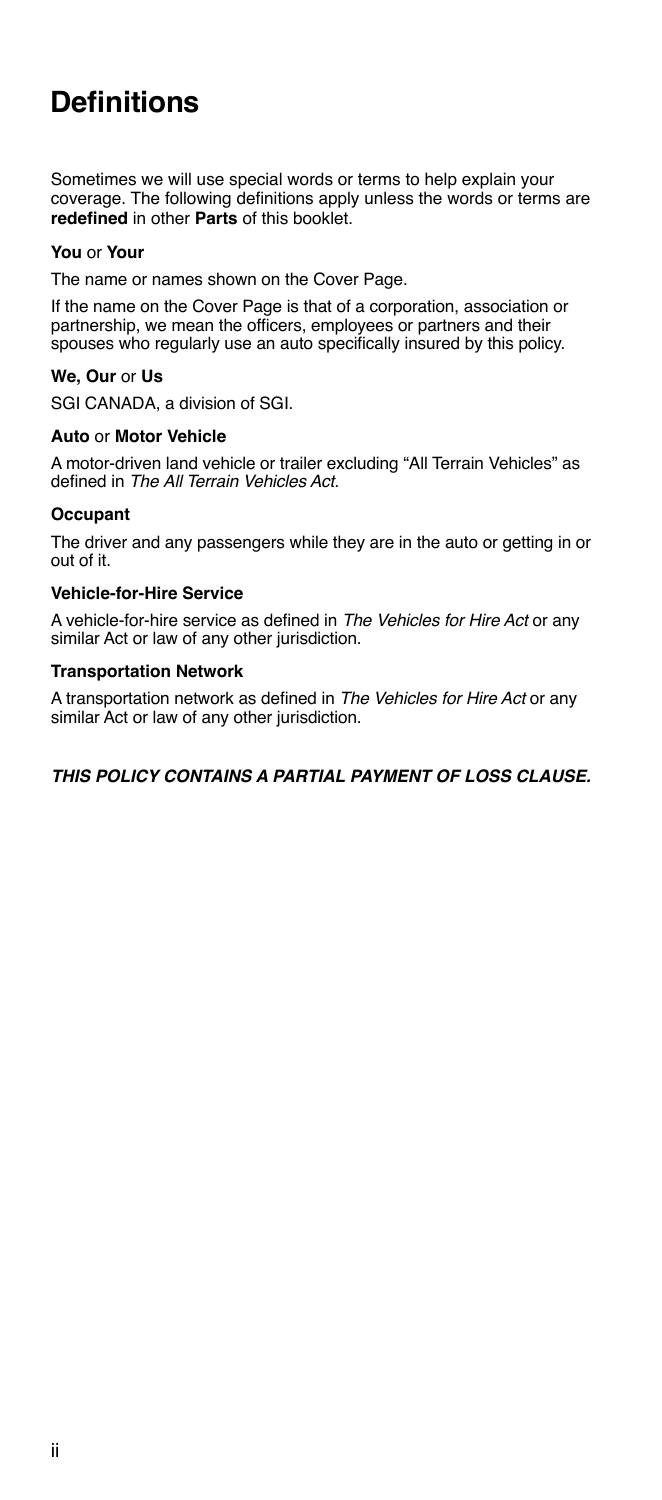# **Table of Contents**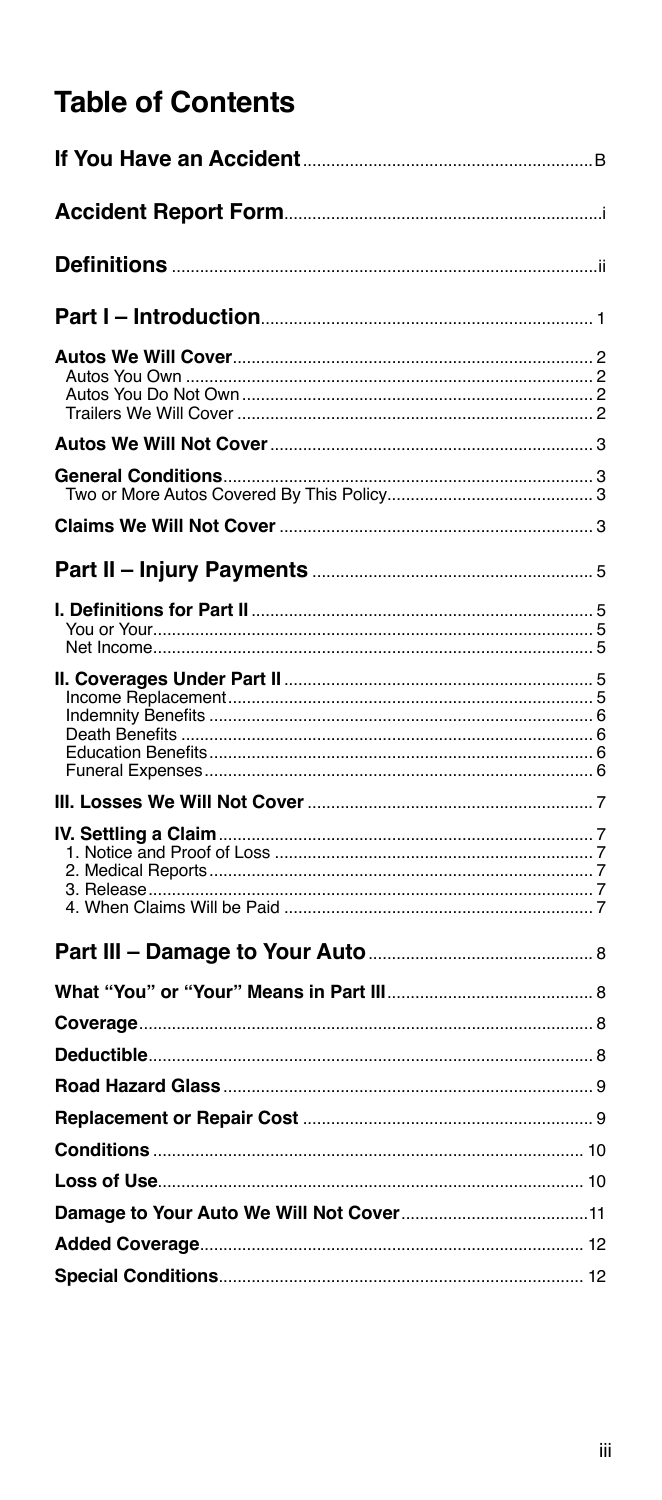| IV. How to Determine the Amount a Person                     |  |
|--------------------------------------------------------------|--|
|                                                              |  |
|                                                              |  |
|                                                              |  |
|                                                              |  |
|                                                              |  |
|                                                              |  |
|                                                              |  |
|                                                              |  |
|                                                              |  |
|                                                              |  |
|                                                              |  |
|                                                              |  |
|                                                              |  |
| 4. Permission to Rent Or Lease (Long Term - Over 30 Days) 24 |  |
|                                                              |  |
|                                                              |  |
|                                                              |  |
|                                                              |  |
|                                                              |  |
|                                                              |  |
|                                                              |  |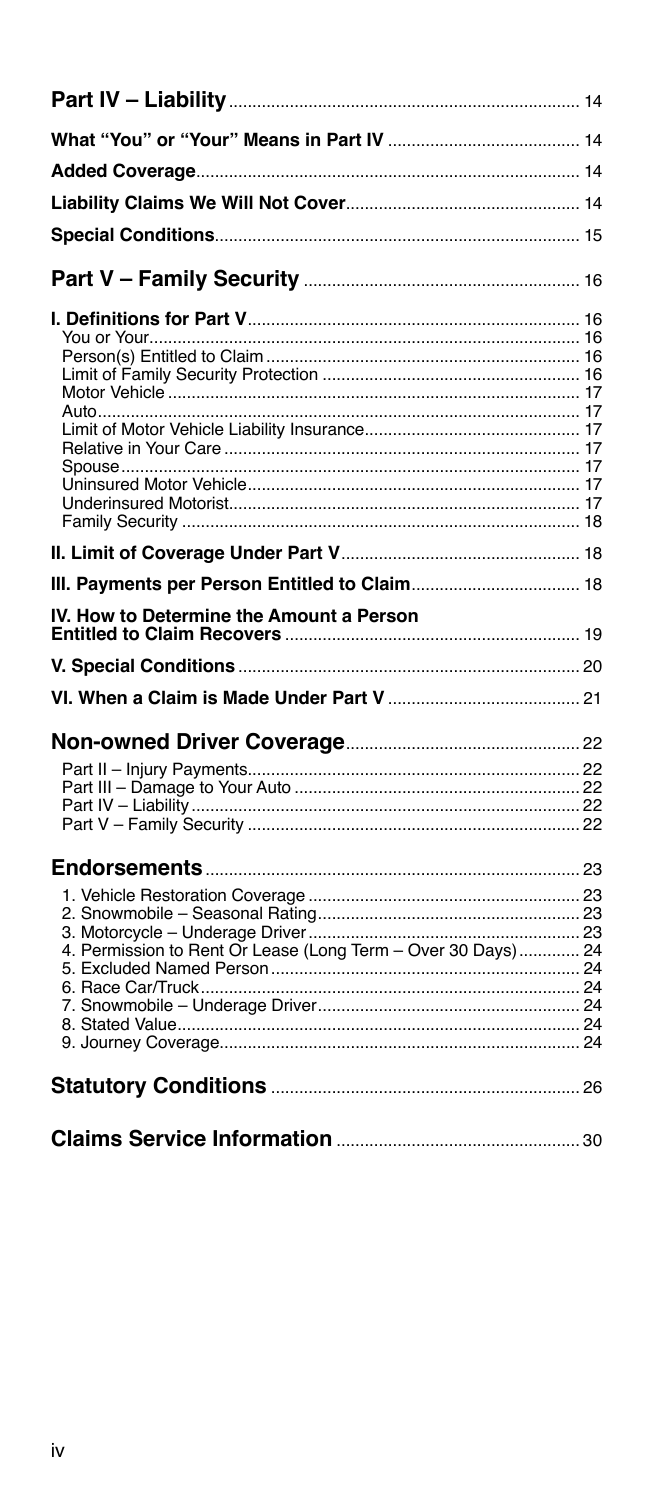# <span id="page-6-0"></span>**Part I – Introduction**

All autos and drivers licensed in Saskatchewan are covered by *The Automobile Accident Insurance Act.* We will call this your "licence insurance".

Your Auto Pak policy consists of your **Auto Pak Booklet**, your **Cover Page**, and your **Application**.

The **Auto Pak Booklet** will explain your coverage. **Part I** is this introduction. **Part II** covers Injury Payments to people who are hurt or killed in an auto accident. **Part III** covers Damage to Your Auto or its equipment. **Part IV** covers your Liability to someone else for injury, death or property damage caused by an auto you own or use. And, **Part V** is the Family Security section.

The **Cover Page** shows your coverages, the deductible(s), and limits of your policy.

**Remember: This booklet explains a large number of coverage types. But you may not have all these coverages. You only have the coverage shown on your Cover Page.**

**Please check your Cover Page. Be sure everything shown there is right.** If any of the information appears incorrect, please let us know right away. Your broker can help with any questions you may have. And your broker can request any changes or corrections for you.

Your coverage starts at the time and date stated **on the application**. It ends at 12:01 a.m. on the **expiry date**. The Cover Page shows both of these dates. This is your **policy term.**

**Your Application is a very important part of your policy**. We rely on the information shown on it. Based on it, we agree to give you the coverage shown on your Cover Page. In return, you must promise to pay the premium and follow all policy conditions that apply.

This policy covers you for incidents occurring in Canada, any of the 50 states in the United States of America, or Washington, D.C. You are also covered while the auto is on a ship sailing between ports of these listed regions.

Limits and deductibles shown in your policy are in Canadian funds.

#### **Remember: This policy is often tied to your licence insurance. Normally we will pay you only when you are covered by licence insurance. But there are some exceptions to that. We will explain them in this booklet.**

Refer to Statutory Condition – 8. Termination to find out how this policy must be cancelled.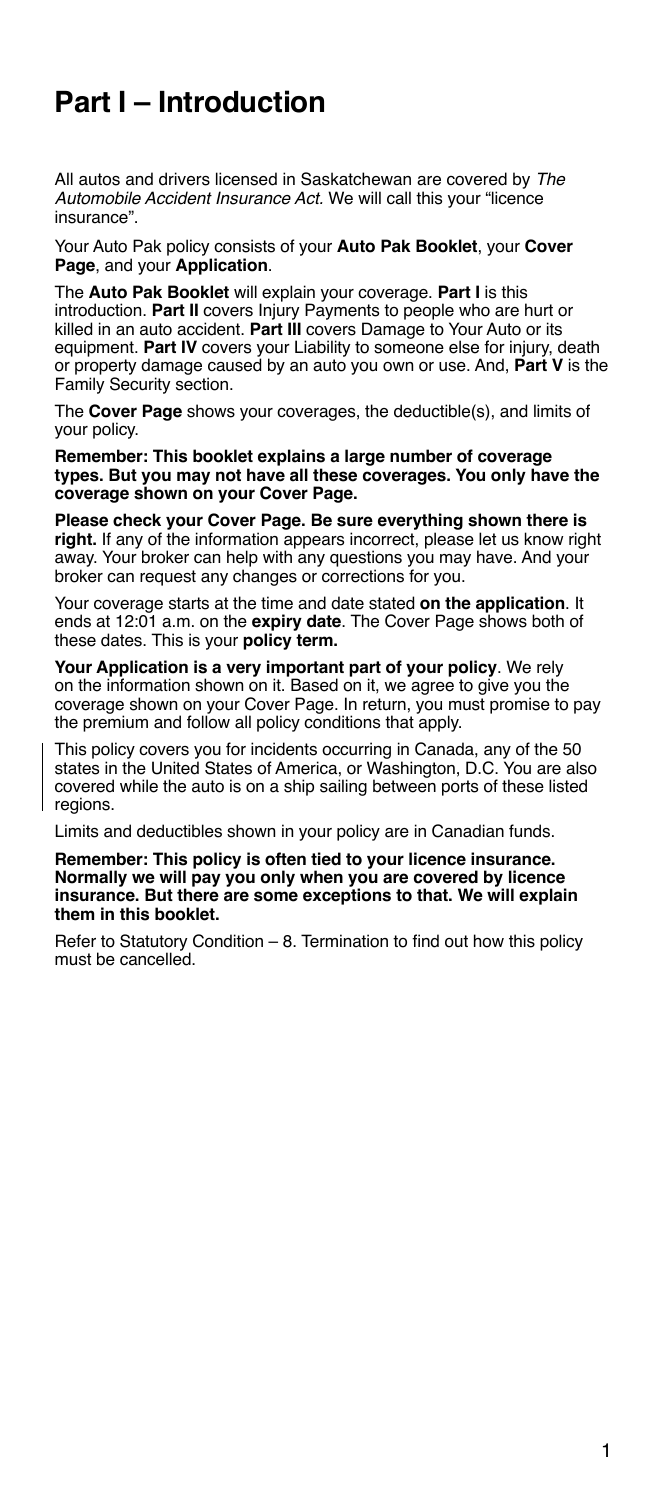# <span id="page-7-0"></span>**Autos We Will Cover**

### **Autos You Own**

- 1. We will cover:
	- a) The auto registered to the plate number shown on your Cover Page. If you get a new plate number, you must tell us within 14 days and we will then correct the Cover Page.
	- b) A newly acquired auto provided that you tell us within 14 days of the auto's delivery to you. The same coverages, deductibles and policy conditions as on your own auto will apply, provided the following conditions are met:
		- i) You must properly register all of your autos in Saskatchewan.
		- ii) You must register your autos only in your own name.
		- iii) You must have no other coverage on your auto other than licence insurance.
		- iv) You must not be an auto dealer.
		- v) All of your autos must be insured on an Auto Pak Extension policy with us.
- 2. If your auto becomes unregistered, we will cover:
	- a) The last auto which was listed under the plate number which appears on your Cover Page. Coverage applies only if the auto is in storage, provided that if a loss occurs, it was not the direct result from any use or operation.
	- b) An auto that replaces the auto described in 2. a) provided you tell us within 14 days of the auto's delivery to you.
- 3. If your Cover Page shows your vehicle is 'Unlicensed and In Storage', we will cover the vehicle described on the Cover Page, provided that if a loss occurs, it was not the direct result from any use or operation.
- 4. If your Cover Page shows your snowmobile or motorcycle is 'Unlicensed', coverage applies only while the vehicle is in storage or while used or operated on private land.
- 5. If your Cover Page shows your tent or cabin trailer as 'Unlicensed' and indicates a value, coverage applies while it is being used for cooking, sleeping and eating.

### **Autos You Do Not Own**

We will cover the auto you own as well as one non-owned auto at the same time.

If you have **Injury Payments (Part II), Damage to Your Auto (Part III), Liability (Part IV)**, these coverages will go with you when you use an auto you do not own with permission. They will also extend to a vehicle that you are contractually liable for while being driven by someone else, with your permission. The auto you do not own must be a similar type to the one shown on your Cover Page.

### **Trailers We Will Cover**

If you have Part IV Liability coverage on your private auto, we will extend this coverage to your owned or non-owned trailer while used with your insured auto or while this trailer is in your care.

The trailer cannot be designed or used for these purposes:

- a) to carry passengers.
- b) for demonstration reasons.
- c) to carry goods for a fee.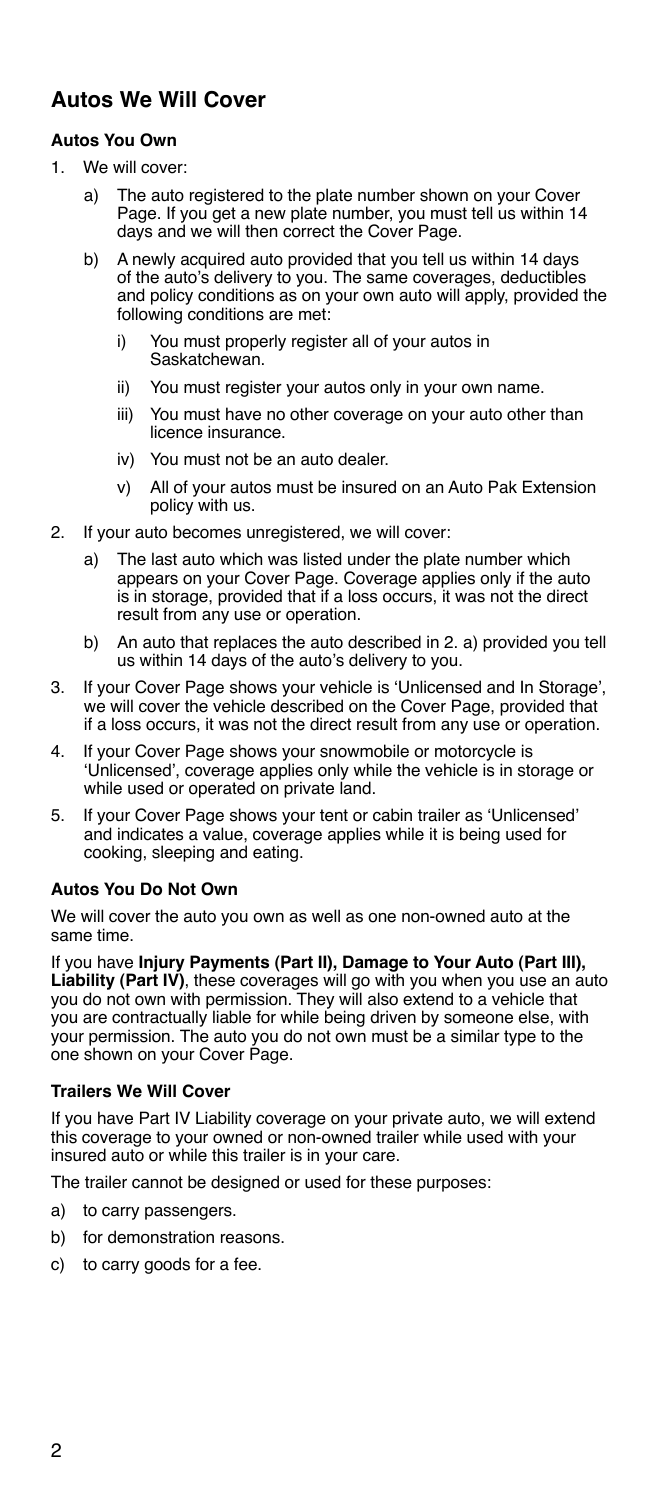# <span id="page-8-0"></span>**Autos We Will Not Cover**

- a) Autos owned or regularly used by you or by someone who lives in your home.
- b) Autos owned, rented or leased by your employer or by the employer of someone who lives in your home.
- c) If the name on the Cover Page is that of a corporation, partnership or association, the auto must not be owned, rented, leased or regularly used by an officer, employee, partner or by someone who lives in their homes.
- d) Autos you use in the business of auto sales, repair, servicing, storing or parking.
- e) Autos used to carry people or goods for a fee.
- f) Autos used as part of a **vehicle-for-hire** service where a driver, or a person acting on a driver's behalf, has accepted a passenger fare through a transportation network and up until the moment that the trip is either cancelled or completed.

# **General Conditions**

### **Two or More Autos Covered By This Policy**

- 1. When we talk about its use, each auto is considered to be covered by a separate policy. When we talk about the use of an **auto you do not own**, the limit of our liability will not be more than the highest limit of any auto covered by this policy.
- 2. If you own two or more autos and have them covered under two or more policies, either with us or some other insurance company, we will only pay our share of any loss which results from the use of an **auto you do not own**. This is based on the amount of the coverage on this policy compared with the total of all coverages.
- 3. We will treat your auto and any attached trailer as one auto for the purposes of **Injury Payments (Part II) and Liability (Part IV).** In **Damage To Your Auto (Part III)** your auto and any attached trailer are treated separately.

### **Claims We Will Not Cover**

There are certain claims for loss, damage, injury or death we will not cover. Most are shown in other Parts of this Booklet. But there are 7 types of claims that we will not cover which are common in all five Parts:

- 1. If you rent or lease your auto to someone else. But we will not treat use of the auto by your employees for business reasons to be renting or leasing.
- 2. If your auto or trailer is carrying explosives.
- 3. If your auto is used to carry passengers for a fee. But there are seven exceptions to this:
	- a) A private car pool where members take turns using their autos, or where members share in the driving expenses.
	- b) When you drive people to or from their business or school. But only while you are driving yourself to your own business or school.
	- c) When you drive children, their teachers or other people to or from school, or when you drive them to or from any educational event or medical appointment.
	- d) When you drive people for religious or voluntary service organizations reasons.
	- e) When you drive your co-workers for your employer's business reasons.
	- f) When you drive your own employees.
	- g) When you drive your clients, future clients or customers.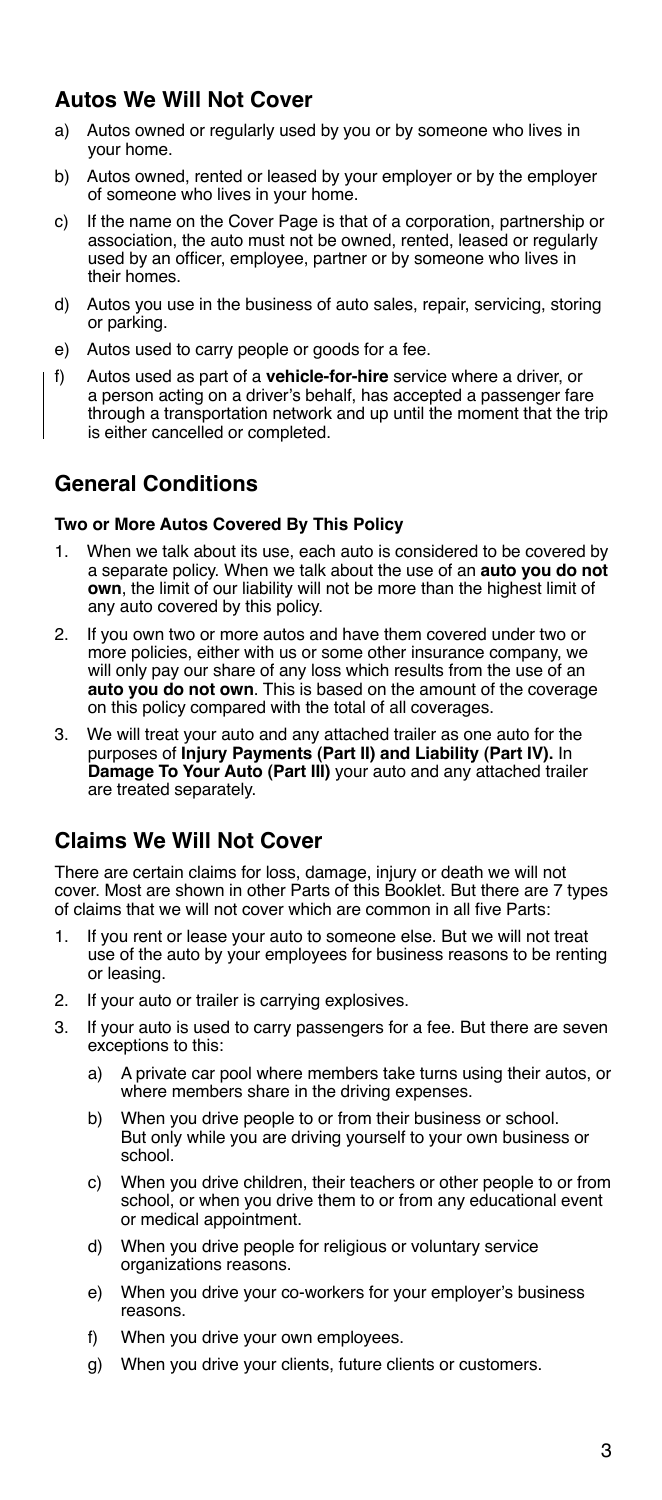4. If the loss, damage, injury or death happens to garage personnel using or working on your auto, or if they are found to be legally liable to someone else for injury, death or property damage due to their use of or work on your auto. Part III will still cover you for loss of or damage to your auto. And if you are found to be legally liable to someone else, Part IV will cover you.

By "garage personnel", we mean people in the business of auto sales, repair, servicing, storing or parking.

- 5. If the loss, damage, injury or death is caused by war or war-like acts. But we will still give you the Liability coverage shown in Part IV.
- 6. If injury or death happens to people who are occupants of your auto and who know it is being used without your permission. You are still covered for loss of or damage to your auto.
- 7. If the loss, damage, injury, or death happens while your auto is used as part of a **vehicle-for-hire** service where a driver, or a person acting on a driver's behalf, has accepted a passenger fare through a transportation network and up until the moment that the trip is either cancelled or completed.

If we give you permission to do certain things (i.e., renting your auto to someone else), the coverage will be shown on your Cover Page.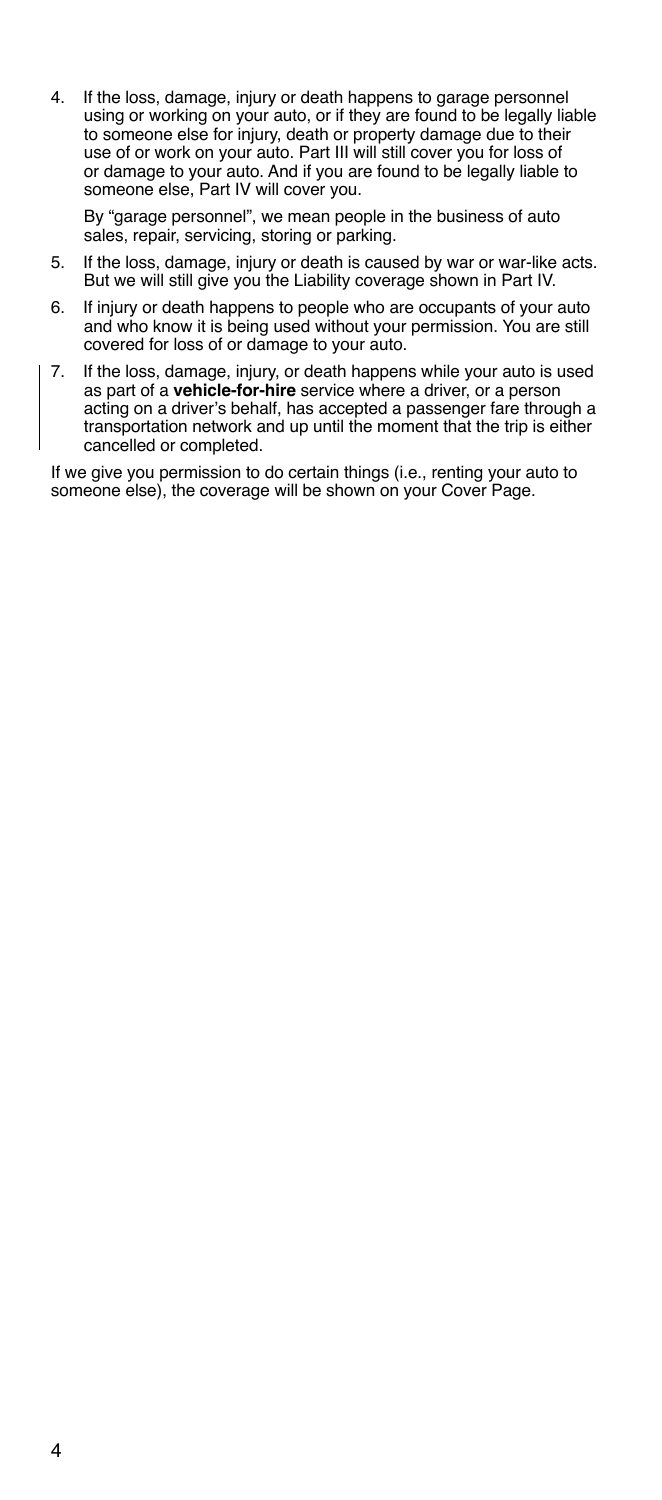# <span id="page-10-0"></span>**Part II – Injury Payments**

Your Cover Page will show if you have this coverage. We will cover you if an auto accident causes bodily injury or death. This coverage adds to that given by your licence insurance. We will limit the amount we pay for any occurrence under this Part to the lesser of:

- i) The amount shown on your Cover Page for Part IV Liability, or
- ii) \$2,000,000.

# **I. Definitions for Part II**

### **You** or **Your**

- 1. The name or names shown on your Cover Page. And we will cover any other person who is an occupant of your auto. But that person must also be covered by licence insurance.
- 2. If this policy is in the name of a person, we will cover these people while they are occupants of "autos you do not own", as defined on page 2:
	- a) You.
	- b) Your spouse, as defined in *The Automobile Accident Insurance Act*, if residing in the same premises as you.
	- c) Any other person who is an occupant of an auto you are using but do not own. But that person must also be covered by licence insurance.
- 3. You, your spouse if residing in the same premises as you, and other relatives who are Saskatchewan residents and live in your care. These people are covered if they are hit by a motor vehicle. But there are three exceptions to this:
	- 1) They must not be occupants of a motor vehicle or rolling stock that runs on rails.
	- 2) They must not have been hit while working at their jobs of motor vehicle sales, repair, servicing, storing or parking.
	- 3) The motor vehicle which hit them must not be rented by their employer or by the employer of someone who lives in their home.

### **Net Income**

We will use the same formula as your licence insurance to calculate your net income.

### **II. Coverages Under Part II**

### **Income Replacement**

When Part VIII – Personal Injury Benefits of the licence insurance pays you an income replacement benefit while you are totally or partially disabled, we will pay additional amounts required to cover your loss of net income.

Your loss of net income must exceed the coverage provided under your licence insurance before we will pay. We will not pay for any loss of net income for the first seven days from the date of the accident.

**Example:** Licence insurance calculates your loss of net income to be \$400 per week. You will be paid 90% of this amount under your licence insurance.

Your licence insurance pays you \$360 per week.

We would pay you \$40 per week.

If you have other plans or policies that pay you benefits due to your being disabled, we will pay only when you have used the total coverage provided by all other plans or policies including licence insurance.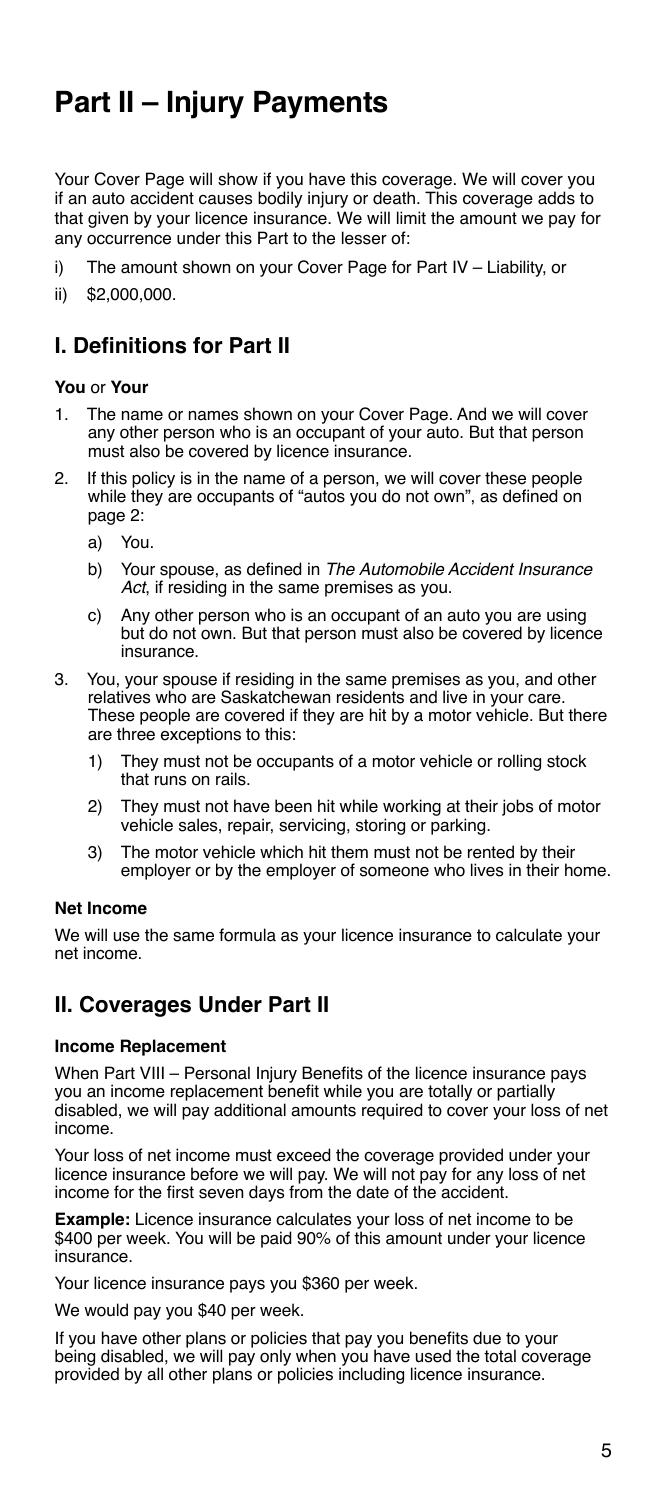### <span id="page-11-0"></span>**Indemnity Benefits**

When Part II – Bodily Injury Benefits of the licence insurance pays you a weekly indemnity benefit, we will pay an additional 25% of that amount.

### **Death Benefits**

When Part VIII – Personal Injury Benefits of your licence insurance makes a death benefit payment to the surviving spouse, we will pay any additional amount required to bring coverage up to 50% of the loss of net income.

In certain circumstances, your Part VIII licence insurance will pay benefits to a dependent child on the same basis as they would to a surviving spouse. When this happens, we will pay any additional amount required to bring coverage up to 50% of the loss of net income.

We will only pay if the loss of net income is greater than the coverage provided under your licence insurance or from other coverage you may have.

These amounts are based on the deceased victim's net income.

When Part II – Bodily Injury Benefits of the licence insurance makes a death benefit payment to the surviving spouse, we will pay an amount of the deceased's net income to bring coverage up to 50% of the licence insurance, subject to the maximum annual insurable income amount set out in *The Automobile Accident Insurance (Injury) Regulations*.

In certain circumstances (no surviving spouse with dependent children), your Part II licence insurance will pay benefits to a dependent child on the same basis as they would to a surviving spouse. When this happens, we will pay any additional amount required to bring coverage up to 50% of the loss of net income under the licence insurance. We will pay until the dependant is 21 years old.

When your licence insurance makes a death benefit payment to the surviving spouse for children who are dependants of the surviving spouse and who were dependants of the deceased victim, we will pay any additional amount required to cover up to 5% of your net income. We will pay until the dependant is 21 years old.

### **Education Benefits**

When Part VIII – Personal Injury Benefits of your licence insurance makes a payment for educational benefits to a surviving spouse, we will pay up to an additional 50% of that amount.

We will only pay when you have used all educational benefits available to you under your licence insurance or from any other plan or coverage you may have.

We will only pay for actual and reasonable costs incurred for the education of the surviving spouse.

### **Funeral Expenses**

When your licence insurance makes a payment for funeral expenses, we will pay up to an additional 50% of that amount.

We will only pay when you have used all of your funeral expense payments coverage from your licence insurance or from any other plan or coverage you may have.

We will only pay for actual and reasonable costs incurred by the deceased victim's estate for the deceased victim's funeral.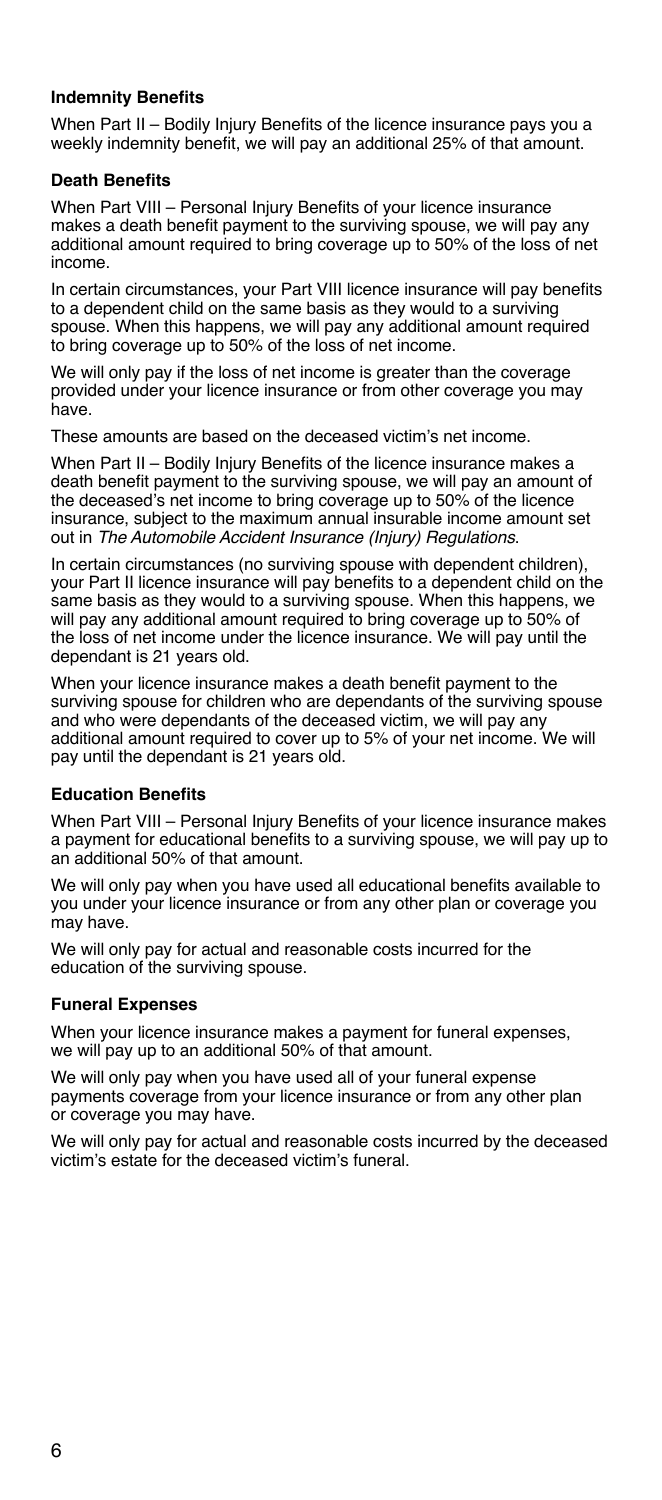# <span id="page-12-0"></span>**III. Losses We Will Not Cover**

There are eight cases where we will not make payments under Part II:

- 1. If people deliberately hurt or kill themselves.
- 2. If the injury or death is caused by sickness. But you are covered if the sickness was caused by the accident.
- 3. If the people hurt or killed were the occupants of an auto used for any unlawful trade or transportation.
- 4. If the auto is being used in a race or speed test.
- 5. If the injury or death is caused by radioactive material. The only exceptions to this are shown in *The Saskatchewan Insurance Act*.
- 6. If you are entitled to receive benefits from a Workers' Compensation law or plan, these amounts will not be covered under Part II, but additional income replacement amounts not covered by Workers' Compensation will be considered.
- 7. If you are driving with a blood alcohol content that exceeds the legal limit or are under the influence of drugs. Conviction for one of these offences will be considered proof of this.
- 8. If the people hurt or killed were occupants of a motorcycle or snowmobile.

# **IV. Settling a Claim**

### **1. Notice and Proof of Loss**

You must tell us in writing of any loss. You must do this within 30 days of the accident. This must be done in person or by registered mail. You may have someone else give us the notice if you are not able to do it yourself.

Within 90 days of the accident, you must give us reasonable proof of your claim. If we ask, you must give us a physician's statement about your injuries and the length of any disability.

### **2. Medical Reports**

You must agree to be checked by a physician of our choice when we ask. In case of death we can have the body examined. We will do this within the limits of the law.

### **3. Release**

We may have a person who is to be paid, sign a release. This will free you and us from any further payments to that person.

### **4. When Claims Will be Paid**

- a) We will make any valid payments under this Part within 60 days after we get proof of the claim.
- b) Someone who makes a claim may not take legal action to force us to pay until these two conditions are met:
	- 1) The conditions in **Notice and Proof of Loss** and **Medical Reports** are followed.
	- 2) The amount of the loss has been set.

Any legal action against us must start within two years of the date on which there is cause for such action.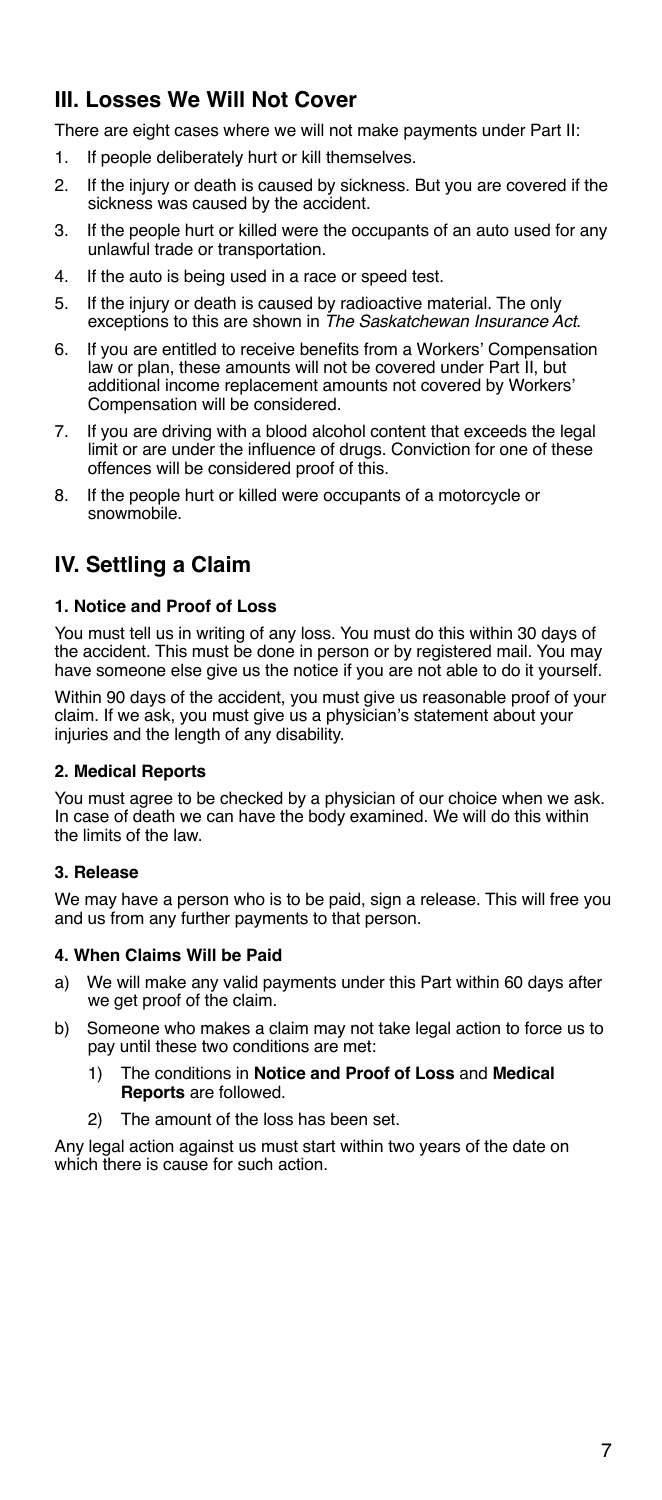# <span id="page-13-0"></span>**Part III – Damage to Your Auto**

Your Cover Page will show if you have this coverage and the amount of your deductible. We will cover you for accidental damage to your auto and its equipment.

### **What "You" or "Your" Means in Part III**

- 1. The name or names shown on your Cover Page.
- 2. You, your spouse, and your children in your care, while driving 'Autos You Do Not Own' as defined on page 2. The same deductibles as on your own auto will apply. The same policy conditions will apply.

### **Coverage**

ALL PERILS covers your auto from all direct and accidental losses. You will not have protection for Road Hazard Glass unless it is shown on your Cover Page.

COLLISION OR UPSET covers your auto if it hits, or is hit, by another object or the ground, or your auto rolls over. But you will not have protection for Road Hazard Glass unless it is shown on your Cover Page.

COMPREHENSIVE covers your auto from loss, other than by collision or upset. But you will not have protection for Road Hazard Glass unless it is shown on your Cover Page. The COMPREHENSIVE coverage includes malicious acts and vandalism. Those perils listed under SPECIFIED PERILS are also examples of some of the types of losses covered here.

SPECIFIED PERILS covers your auto for any loss caused by:

- 1. Fire.
- 2. Lightning.
- 3. Theft or attempted theft.
- 4. Windstorm or hail.
- 5. Earthquake.
- 6. Explosion (we do not cover damage caused by explosion that happens in the combustion chamber).
- 7. Riot or civil unrest.
- 8. Falling or forced landing of aircraft or parts of aircraft.
- 9. Rising water.
- 10. Stranding, sinking, burning, derailment or collision of a vehicle in or upon which your auto is being transported on land or water.

# **Deductible**

A deductible is used for most losses. The deductible amount is shown on your Cover Page. We will subtract this amount from the total amount of your claim. We will then pay up to your licence insurance deductible. If your licence insurance does not cover you, or you do not have licence insurance, we will pay up to the **actual cash value** of your auto.

When two or more vehicles we insure are damaged in one loss, or several insured perils occur at the same time contributing to the loss, we will use only one deductible. We will use the largest single deductible of all that apply.

If your auto has coverage for ALL PERILS, COMPREHENSIVE or SPECIFIED PERILS, we will not subtract the deductible from the total amount of your claim in the following two cases:

- 1. Fire or Lightning.
- 2. Theft of the entire auto.

If your auto has coverage under Liability (Part IV), Injury Payments (Part II), **and** Damage to Your Auto (Part III – "All Perils" or "Collision or Upset &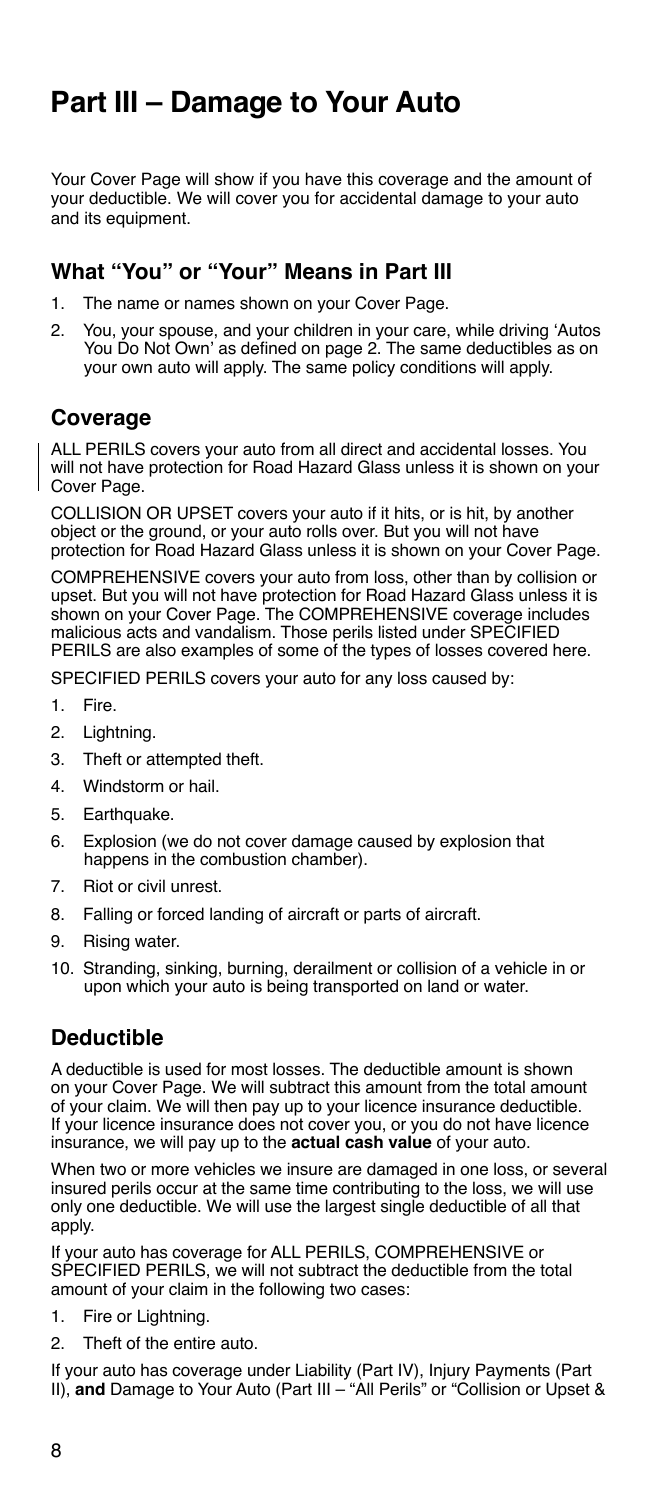<span id="page-14-0"></span>Comprehensive") we will not subtract the deductible from the total amount of your claim if direct damage to your auto has been caused by hitting or is hit by an animal or bird.

If your Motorcycle or Snowmobile has coverage under Liability (Part IV), and Damage to Your Auto (Part III – "All Perils" or "Collision or Upset & Comprehensive"), we will not subtract the deductible from the total amount of your claim if direct damage to your motorcycle or snowmobile has been caused by hitting or is hit by an animal or bird.

### **Road Hazard Glass**

Your Cover Page will show if you have this coverage and the deductible amount that will apply. We will pay for glass that encloses the passenger compartment of the auto, that has been broken by an object that was thrown up or fell from another vehicle.

If the glass breakage happened because of some other cause for which you are covered, the deductible applying to that type of loss will be used.

### **Replacement or Repair Cost**

Your Cover Page will show if you have this coverage.

It will cover the auto registered to the plate number shown on your Cover Page, provided it is the same as the one described in your request for this coverage.

#### **REMEMBER: Any auto accessories added after the purchase of the auto must be added to the policy within 120 days of purchase. If you have a claim, it will make things easier if you can give us a copy of your purchase order. So keep those papers in a safe place.**

Replacement or Repair Cost provides coverage for 60 months from the date you took delivery of the auto. If the loss or damage happens within the first 24 months from the date you took delivery of the auto, we will cover you against all the losses for which your auto is covered. But, if the loss or damage happens after the first 24 months, we will not provide Replacement or Repair Cost coverage against fire, theft, vandalism, malicious mischief or water damage.

To settle a loss:

- If we decide to repair your auto, we will be responsible only for the damage which was caused by the loss, this includes any wear and tear (depreciation) charged on original or new manufacturer's parts.
- 2. If you own the auto and we decide your auto is a total loss under your licence insurance, you can choose one of the two following settlement options:
	- a) replace your auto with a brand new auto of the SAME MAKE AND MODEL, with similar equipment (colour may vary). If the same model year is not available, we will replace your vehicle with the next model year available; or
	- b) take a cash settlement subject to the following provisions:
		- i) If the loss or damage happens within the first 12 months from the date you took delivery of the auto, we will pay the manufacturer's suggested retail price (see Condition 4) and applicable taxes.
		- ii) If the loss or damage happens within 13 to 24 months inclusive, from the date you took delivery of the auto, we will pay the manufacturer's suggested retail price (see Condition 4) and applicable taxes plus an additional 2% of the manufacturer's suggested retail price for inflation.
		- iii) If the loss or damage happens within 25 to 36 months from the date you took delivery of the auto, we will pay the manufacturer's suggested retail price (see Condition 4) and applicable taxes plus an additional 4% of the manufacturer's suggested retail price for inflation.
		- iv) If the loss or damage happens within 37 to 60 months from the date you took delivery of the auto, we will pay the manufacturer's suggested retail price (see Condition 4) and applicable taxes.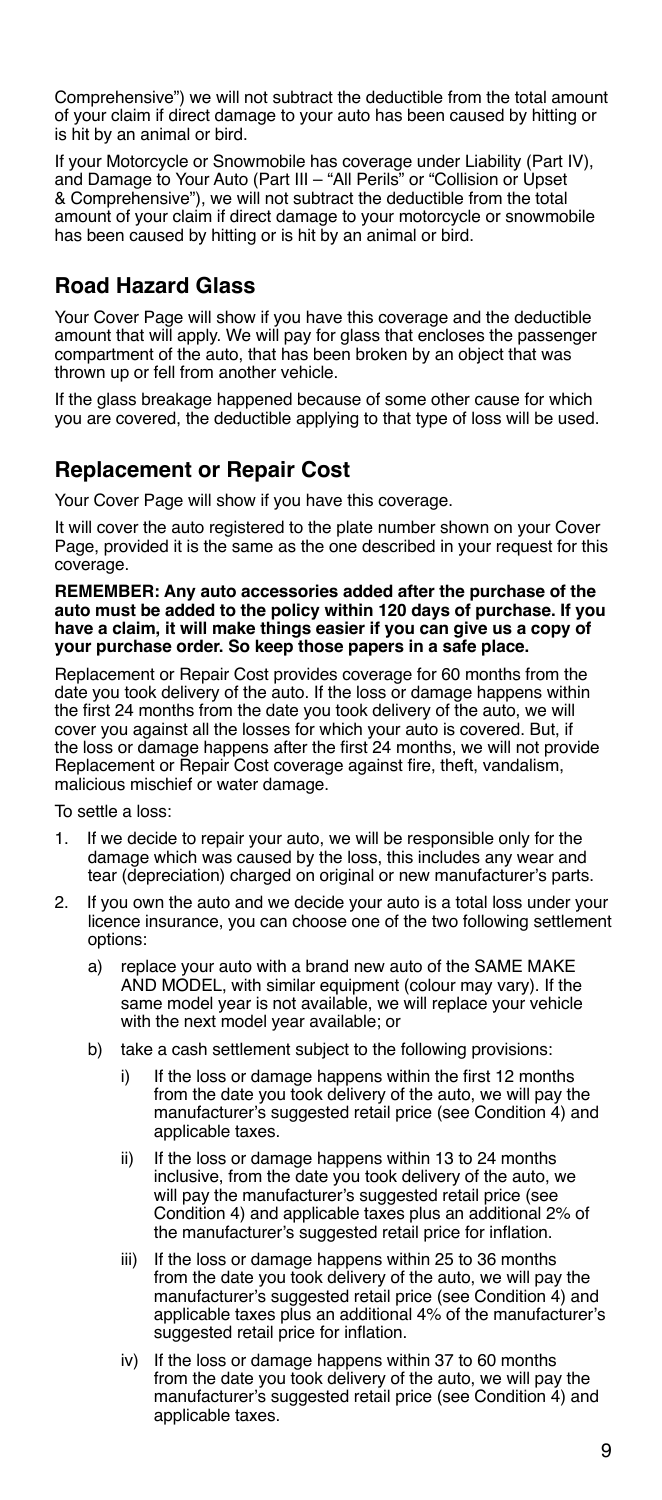<span id="page-15-0"></span>3. If your auto is leased and we decide your auto is a total loss under your licence insurance, we will pay you up to the original purchase price of the auto as shown on your lease agreement.

### **Conditions**

1. Your auto must have been continuously insured for Replacement or Repair Cost coverage with us, or some other insurance company. You must have the coverage added within 120 days after the date you took delivery and coverage will be effective from the date it was added. Coverage shall not exceed 60 months after that delivery date.

The auto must have been:

- a) bought new; or
- b) leased new; or
- c) owned and used as a demonstrator by an auto dealership. You must have bought or leased the auto within 12 months of the date the dealer first put it into service as a demonstrator and the auto must not have mileage in excess of 10,000 kms at the date of purchase.
- 2. It is up to us to decide if the auto is to be repaired or considered a total loss.
- 3. You must supply us with proof that the auto is being repaired, or if your auto is a total loss and you chose settlement option 2 a), proof that the auto has been replaced, before payment can be made.
- 4. If you chose settlement option 2 b), it is up to us to decide the manufacturer's suggested retail price at the time of claim.
- 5. If you decide not to accept our offer to repair your auto, we will pay only what we would have paid had this Replacement or Repair Cost coverage not been bought.
- 6. Whether we are repairing or replacing the auto, we will not pay those amounts which would have been paid by your licence insurance had this coverage not been bought.
- 7. Equipment or auto accessories, including protection packages, installed by the dealer before delivery of the auto will also be covered with proof of purchase.
- 8. New auto accessories added after you purchased the auto are covered but they must have been added to the auto and the policy within 120 days of the date you took delivery of the auto.
- 9. Replacement or Repair Cost coverage is not available on new permanently attached equipment, machinery or apparatus that changes the use of or functionality of the auto with the exception of equipment designed for the purpose of personal travel and transportation. Replacement or Repair Cost coverage will still apply to the auto shown on the bill of sale.
- 10. If you have a \$50, \$100 or \$200 deductible, we will not subtract the deductible from the amount of your claim for Paintless Dent repairs, provided the damage is not over \$150.
- 11. If your auto is a total loss, we will waive the deductible.
- 12. You will be responsible for any previous unrepaired damage.

### **Loss of Use**

Your Cover Page will show if you have this coverage and the Amount of Protection you have.

Coverage provides for the payment of actual transportation costs you incur as a result of your auto being stolen or damaged. These may include the rental of a substitute automobile of similar type, taxicab fares, or fares from any other public means of transportation.

The loss or damage must be due to a cause of loss for which your auto is covered.

Coverage under this feature can be applied to cover "downtime" charges for a non-owned auto which is covered by this policy. Coverage is limited to the maximum Amount of Protection as shown on your Cover Page.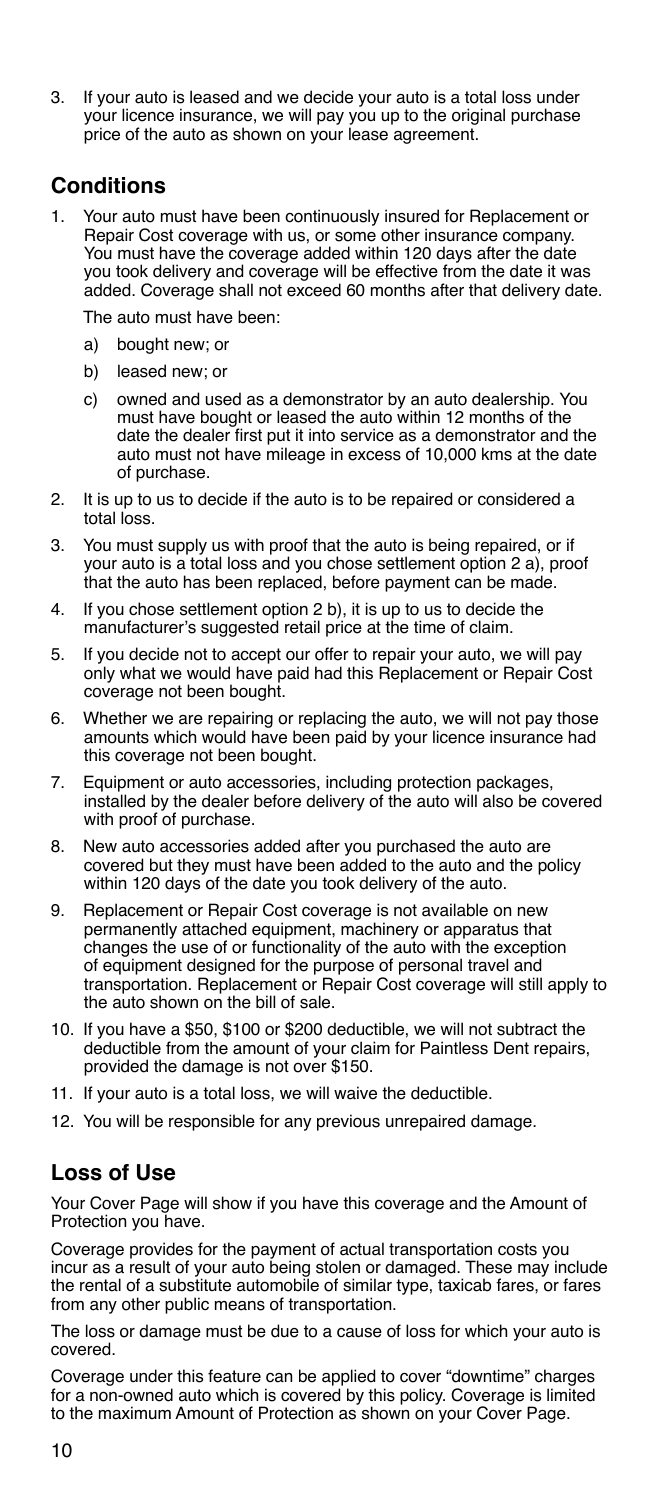<span id="page-16-0"></span>Payment starts after you tell us about the loss and we confirm coverage. It ends when one of these three things takes place:

- 1. Your auto is fixed.
- 2. Your auto is replaced.
- 3. 72 hours after your auto is declared a total loss by us, and we have made an offer to pay the loss.

### **Damage to Your Auto We Will Not Cover**

We will not cover loss or damage due to these 11 causes:

- 1. Theft of chains or basic tools that are used to maintain or repair your auto. But we will cover this property if it is on or in the auto and the auto itself is stolen and your auto is covered for theft.
- 2. Theft by someone who lives in your home.
- 3. Theft by an employee of yours who maintains or uses your auto. You are not covered even if the employee is off the job at the time.
- 4. Unlawful sale, theft or transfer by someone who legally has your auto through a written agreement.
- 5. If you give up your title or ownership of the auto. You are not covered even if you were tricked into doing it.
- 6. If it was caused by contamination by radioactive material or by other atmospheric contaminants. The only exceptions to this are shown in *The Saskatchewan Insurance Act.*
- 7. Normal things that happen to your auto. This includes such causes of loss like:
	- a) Dirty upholstery.
	- b) Mechanical breakdown.
	- c) Rust.
	- d) Normal wear.
	- e) Scratching.
	- f) Freezing.
	- g) Loss or damage to tires.
	- h) Explosion within the combustion chamber.
	- i) Bubbling or flaking of paint.

There are three exceptions where we will cover these things:

- a) If they were caused by vandalism or malicious acts and your auto has coverage for vandalism or malicious acts.
- b) If they were caused by theft or attempted theft and your auto has coverage for theft or attempted theft.
- c) If they took place at the same time as another loss for which you are covered.
- 8. To the auto or equipment of the auto illegally acquired, used, kept, or imported.
- 9. Autos seized or confiscated by the police or any other authority.
- 10. If they were caused by any high marking activity resulting from the use of a snowmobile.
- 11. Transit by a common carrier.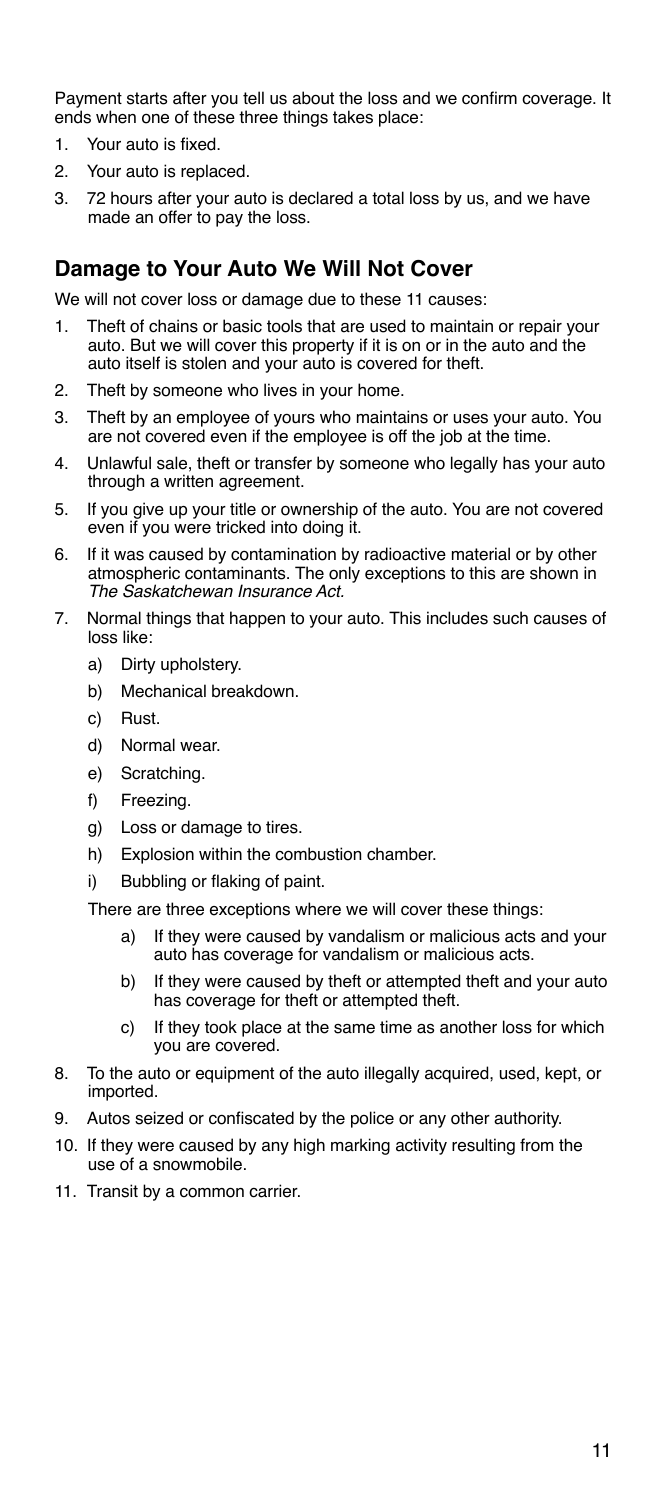# <span id="page-17-0"></span>**Added Coverage**

- 1. We will cover one "slide-in" camper or topper, recreational rack or deck used with your auto. This coverage is yours at no extra cost. It is covered on or off the auto. It is covered for the same causes of loss as the auto. The same deductible applies. And only one deductible will be used for each loss.
- 2. We will cover equipment that is built or attached as a permanent part of your trailer. We will not cover any loss or damage to any personal or home belongings.
- 3. We will pay for your actual transportation costs after your auto is stolen or damage has been caused by hitting or being hit by an animal or bird.

This means we will pay for such things as taxi, bus or auto rental costs. We will pay up to \$50 per day to a total of \$750 towards these actual costs. If your vehicle is stolen, payment starts after you tell us about the theft and your vehicle must have Comprehensive or Specified Perils coverage. If your vehicle has been hit by an animal or bird, payment starts when your vehicle is inoperable due to the damage or at the time it is being repaired. You must have Collision coverage. It ends when one of these 3 things takes place:

- a) Your auto is repaired.
- b) Your auto is replaced.
- c) We offer to pay for the loss or damage.
- 4. We will pay up to \$600 for the cost of replacing your keys, including Intelligent Keys with Push Button Ignition, or rekeying your locks if your keys were stolen. We will not subtract the policy deductible from the amount of your claim. Your vehicle must have Comprehensive or Specified Perils coverage. If the amount of loss is greater than \$600, the remainder of the loss is subject to the policy deductible. We do not pay for changing the ignition or lock tumblers if we can replace the key.
- 5. After the loss, we will pay general average, salvage and fire department costs.
- 6. After your loss, we will pay Canadian or U.S. Customs duty for which you are responsible.

# **Special Conditions**

1. After we pay for your claim, we may find that someone else is legally responsible for your loss. We have the right to get our payment back from that person. We will not do this if the person was driving your auto with your permission at the time of your loss.

But there are two exceptions to this:

- a) If the person was using your auto as part of their business of auto sales, repair servicing, storing or parking.
- b) If the person broke any condition of this policy.
- 2. If you are in the business of auto sales, repair or servicing, we will ask you to fix or replace your auto at your actual cost.
- 3. Each occurrence causing a loss is treated by itself for claims purposes.
- 4. We will not pay more than the actual cash value of your auto at the time of loss. This is its value considering such things as its age and condition. Coverage is limited to the actual cash value or the amount of protection shown on the Cover Page, whichever is lower.
- 5. a) At the time of a loss your auto must be properly registered in Saskatchewan and the licence insurance must be valid, unless it is in storage or temporarily unregistered.
	- b) If at the time of loss you are driving an auto defined as 'Auto You Do Not Own', if such auto is required by law to be registered in Saskatchewan, the licence insurance must be valid for coverage to apply.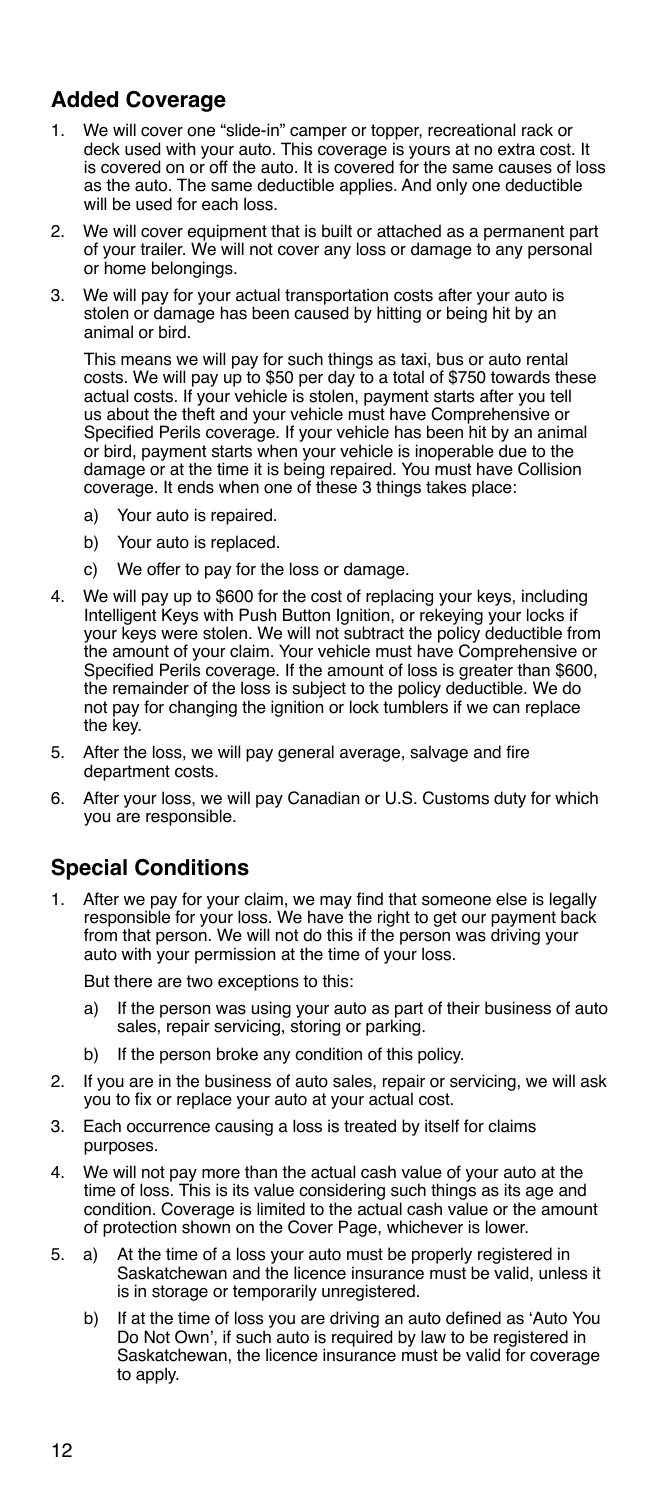- c) **Farm Trailers:** If your farm trailer becomes unregistered, we will cover the last trailer registered which was listed under the plate number which appears on your Cover Page. Coverage applies only if the trailer is in storage and has not been used or operated for the entire time it was unregistered.
- d) **Perpetual Trailers:** If your trailer described has a perpetual plate, coverage will only apply when a value is indicated on the Cover Page.
- 6. If *The Automobile Accident Insurance Act* limits the amount payable for any automobile insured by this policy, we shall not be liable under Part III of this policy for any amounts in excess of the limitations on coverage provided for under that Act.

This condition does not apply to audio-visual equipment.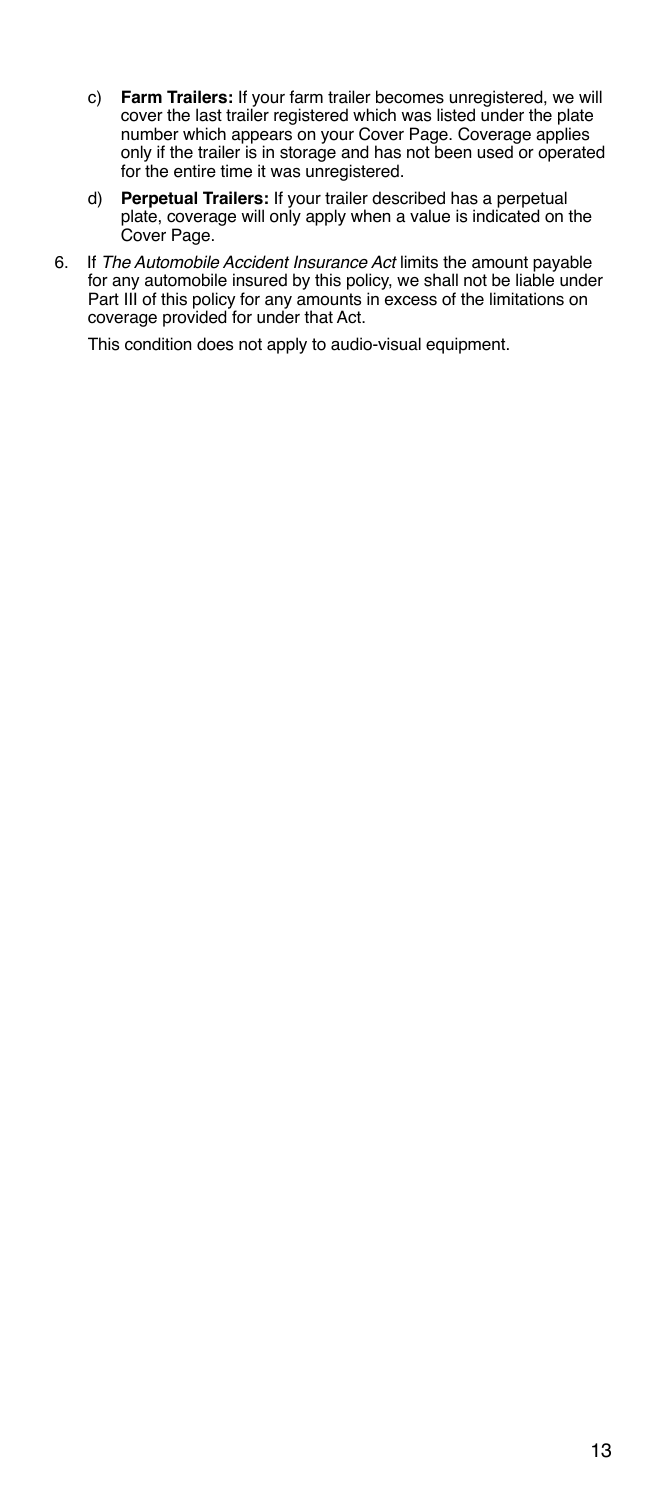# <span id="page-19-0"></span>**Part IV – Liability**

Your Cover Page will show if you have this coverage. We will cover you if you are found to be legally liable to someone else for an injury, death or property damage which was due to the ownership or use of your auto. We will cover you up to the amount shown on your Cover Page. This coverage is excess to that given by your licence insurance.

# **What "You" or "Your" Means in Part IV**

In this Part IV, "you" or "your" means:

- 1. The name or names shown on your Cover Page. We will cover other people who with your permission operate any part of your auto.
- 2. You, your spouse or your children living in your home and in your care, while driving 'Autos You Do Not Own' as defined on page 2.
- 3. If the name shown on the Cover Page is that of a corporation, association or partnership, the auto may be for the regular use of an officer, employee or partner and their spouses. If it is, we will cover these people when they are driving 'Autos You Do Not Own.' But if they have an auto policy of their own this will not apply.

# **Added Coverage**

When there is a liability claim against you, we will do these six things at our own expense:

- 1. We will pay for your reasonable costs for giving first aid to others at the time of the accident.
- 2. We will investigate the claim. We will defend you against law suits. We will do this even if the suit is groundless or false. We will try to settle the claim out of court if we feel this is the best thing to do.
- 3. We will pay for your actual loss of wages or salary, up to \$50 a day, when we ask you to do something for us. For example, if we ask you to appear in court.
- 4. We will pay any interest which accrues after the final judgment on that part of the judgment which falls within the limits of our liability.
- 5. We will pay for your reasonable expenses and court costs charged against you.
- 6. We recognize that laws and other rules differ from place to place. Because of this we will raise your amount of coverage to meet the minimum coverage required by local law in the place where the accident took place. If necessary, we will change your coverage to meet local law in the place where the accident took place.

### **Liability Claims We Will Not Cover**

We will not cover liability claims due to these eight causes:

- 1. Injury or death covered by a workers' compensation law or plan.
- 2. Injury or death of your employees while they are driving or fixing your auto.
- 3. Damage to property you own, rent or have in your care.
- 4. Damage to property carried on or in your auto.
- 5. Damage, injury or death caused by radioactive material. The only exceptions to this are shown in *The Saskatchewan Insurance Act*.
- 6. Damage, injury or death caused by the use of any machinery, including its equipment, which is mounted on your auto. This applies to any attached machinery which you own or use, but only while it is being operated at the site where it is used.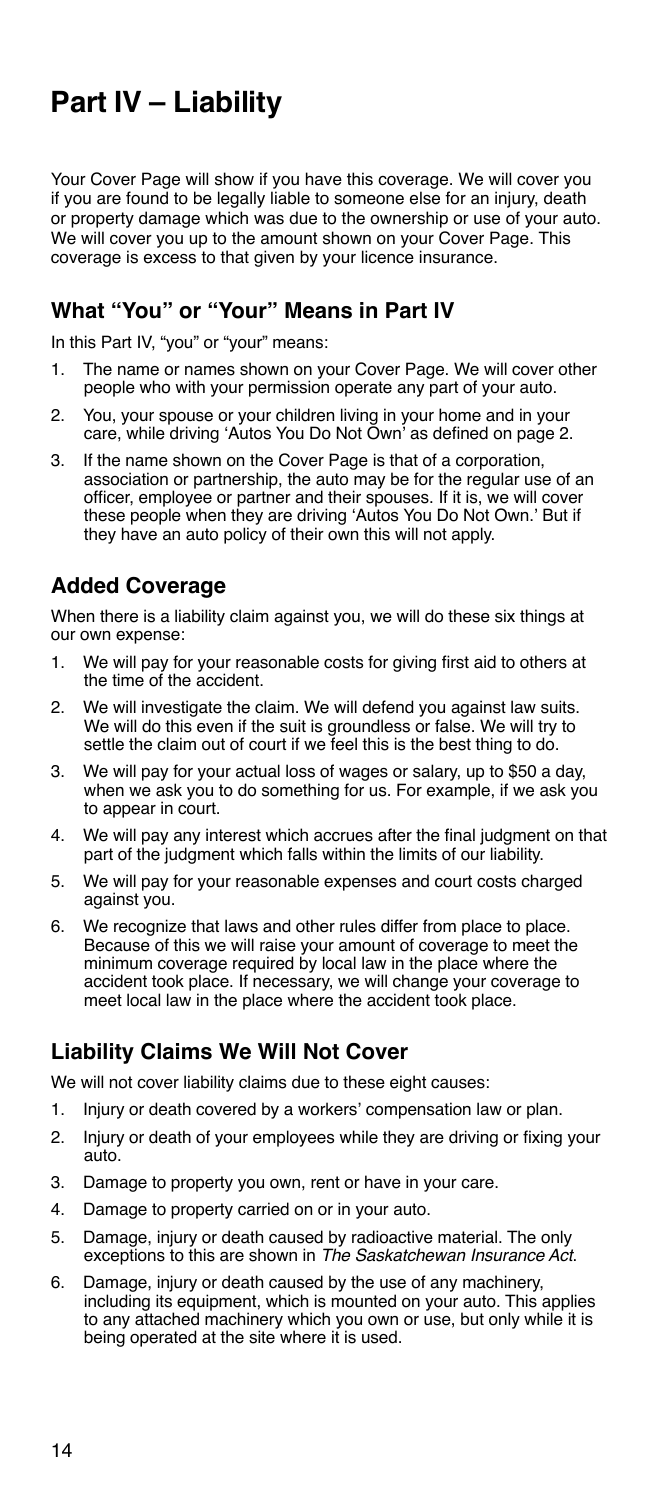- <span id="page-20-0"></span>7. Injury or death for which protection is provided under Part VIII of *The Automobile Accident Insurance Act*.
- 8. Damage, injury or death arising out of any wilfully caused acts or attempts.

# **Special Conditions**

- 1. Part IV can apply to more than one person. Regardless of the number of people we cover, the total amount of protection we will give for any one accident will not be more than the limit shown on your Cover Page.
- 2. Your auto must be properly registered in Saskatchewan at the time of the accident and the licence insurance must be valid.
- 3. You must let us handle your defence in any liability claim against you.
- 4. The law can require us to pay a liability claim even if this policy did not provide protection. If this is the case, you must repay us.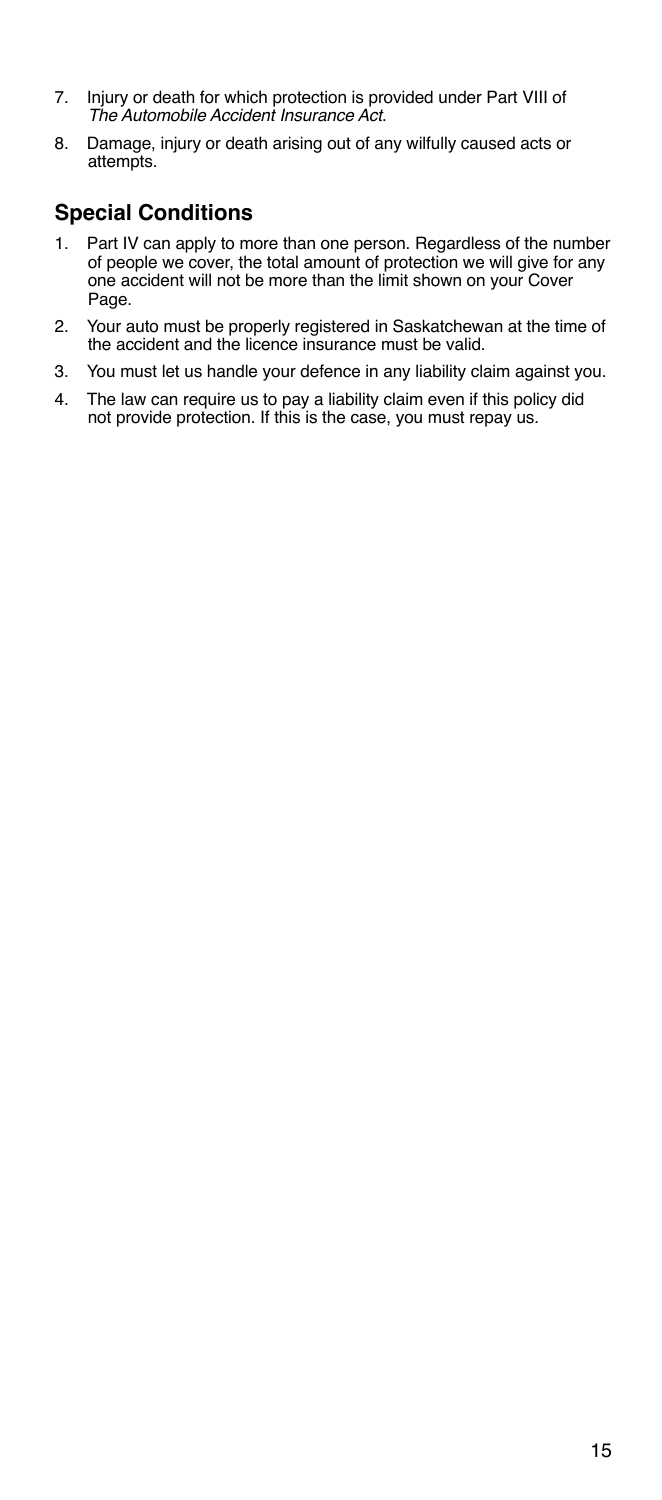# <span id="page-21-0"></span>**Part V – Family Security**

We agree to give the protection under the provisions of the Part V if your Cover Page shows you have this coverage and all premiums have been paid and the conditions have been followed as required by this policy.

### **I. Definitions for Part V**

### **You** or **Your**

1. "You" or "your" means the person or persons named on your Cover Page. We also mean **Your Spouse** if living with **You** and any **Relative in Your Care**.

We will provide coverage only while:

- a) **You** are the occupant of the **Auto** covered by this policy.
- b) **You** are the occupant of another **Auto**, but we will not cover the person or persons who own or register this other **Auto**. Also we will not cover the person who leases this other **Auto** for more than 30 days.
- c) **You** are not an occupant of a **Motor Vehicle** and are hit by a **Motor Vehicle**.
- 2. If the name on your Cover Page is that of a corporation, association or partnership, we mean the officer, employee or partner who is assigned the **Auto** covered on this policy solely for this individual's own use. We also mean **Your Spouse** if living with **You** and any **Relative in Your Care**.

We will provide coverage only while:

- a) **You** are an occupant of the **Auto** covered by this policy.
- b) **You** are an occupant of another **Auto**, but we will not cover the person or persons who own or register this other **Auto**. Also we will not cover the person who leases this other **Auto** for more than 30 days.

However, we will extend coverage if this other **Auto** is owned or registered by the corporation, association or partnership named on your Cover Page but only if Family Security coverage is in force on that other **Auto**.

- c) **You** are not an occupant of a **Motor Vehicle** and are hit by a **Motor Vehicle**.
- 3. If the name on your Cover Page is that of a corporation, association or partnership, we mean the officer, employee or partner who regularly uses the **Auto** covered on this policy. We also mean **Your Spouse** if living with **You** and any **Relative in Your Care**.

We will provide coverage only while **You** are an occupant of the **Auto** covered by this policy.

### **Person(s) Entitled to Claim**

Means **You** if **You** have suffered bodily injury. It also means anyone who, under Saskatchewan law, would have the right to bring an action against the **Underinsured Motorist**, if the accident had happened in Saskatchewan, for damages because of bodily injury to **You** or **Your** death.

### **Limit of Family Security Protection**

Is the aggregate limit shown on your Cover Page for **Family Security**. If a policy condition is breached and the Part IV limit of this policy is reduced to the minimum limits of the jurisdiction where the accident took place then the **Limit of Family Security Protection** will also be reduced to that same limit.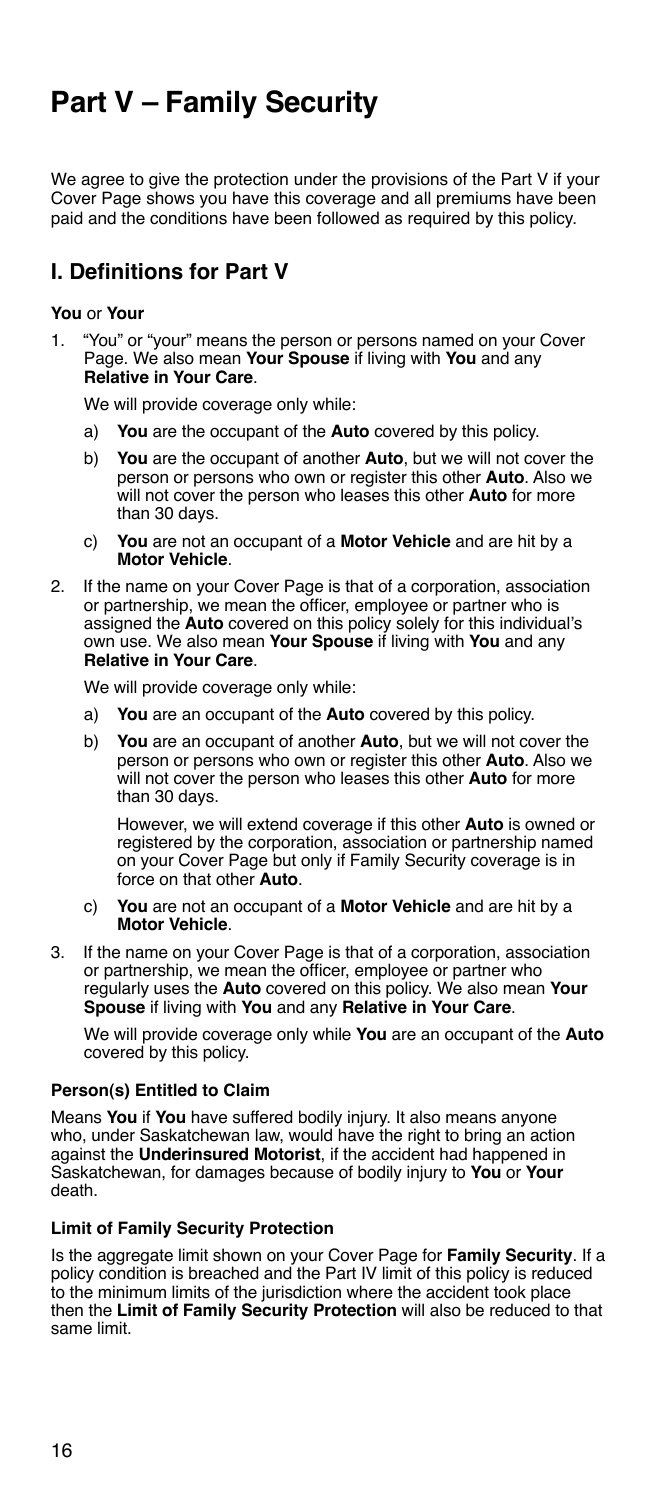### <span id="page-22-0"></span>**Motor Vehicle**

A motor-driven land vehicle for which **Motor Vehicle** liability insurance would be required in Saskatchewan.

### **Auto**

A **Motor Vehicle** that is one of the following types: private passenger car, private van, private truck, motorhome, private SUV, private power unit or farm truck.

### **Limit of Motor Vehicle Liability Insurance**

Is the liability coverage on a **Motor Vehicle** liability policy, or any bonds, cash deposits or other financial guarantees which the law requires instead of such insurance. Any **Limit of Motor Vehicle Liability Insurance** on any policy is the amount shown on that policy even if those amounts have been reduced by the payment of any claims. But if a policy condition is breached and the liability coverage on a **Motor Vehicle** liability policy is reduced to the statutory minimum limits of the jurisdiction where the accident took place, then that minimum limit will be the **Limit of Motor Vehicle Liability Insurance**.

### **Relative in Your Care**

Is a person who is primarily dependent on **You** or **Your Spouse** for financial support. This person must be:

- a) less than 18 years of age and living with **You** or in full time attendance at a school; or
- b) 18 years of age or older and be in **Your** care because of physical or mental handicap; or
- c) 18 years of age or older and in full time attendance at a school; or
- d) **Your** parent or relative living with **You**.

### **Spouse**

The **Spouse** of the person(s) named on the Cover Page. Spouse also means either of two persons of the same or opposite sex who have been continuously living together for two years in a conjugal relationship outside marriage, or one year if they are the natural or adoptive parents of a child.

### **Uninsured Motor Vehicle**

"Uninsured motor vehicle" means that neither the owner nor the driver of the vehicle has a motor vehicle liability policy. But it does not mean these five kinds of motor vehicles:

- 1. Those owned by you.
- 2. Those owned by someone who lives with you.
- 3. Those owned by a government agency in Canada or the U.S.
- 4. Those owned by people or companies who are legal "self insurers."
- 5. Those owned by people or companies who have given legal proof of their financial responsibility.

### **Underinsured Motorist**

This term means:

- a) the known owner or known driver of a **Motor Vehicle** where the combined **Limit of Motor Vehicle Liability Insurance** for the owner and driver is less than the **Limit of Family Security Protection**, or
- b) the known owner or known driver of an **Uninsured Motor Vehicle**.

This term **does not include** an owner or driver whose identity can not be established.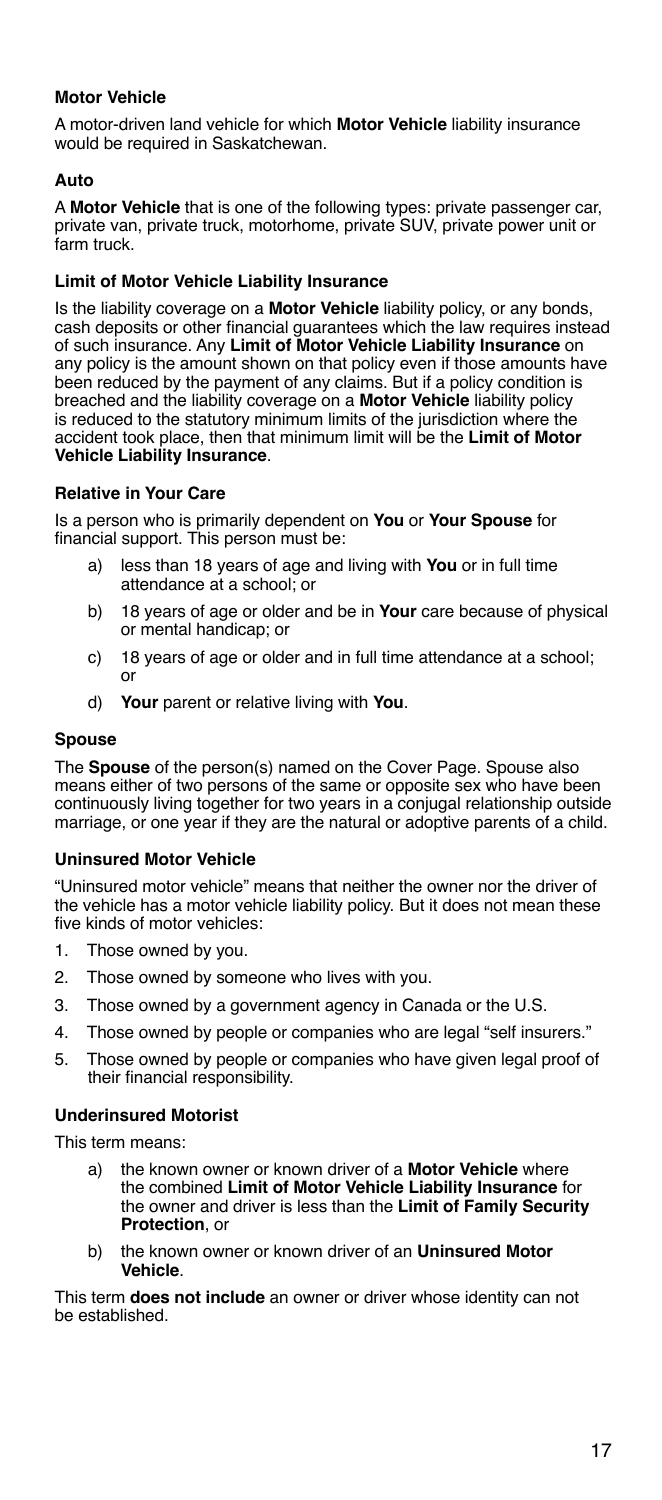<span id="page-23-0"></span>For the purpose of this definition and for the purpose of determining our maximum liability under *II. Limit of Coverage Under Part V*, when **Persons Entitled to Claim** are entitled to recover damages from an **Underinsured Motorist**, and the owner or driver of any other **Motor Vehicle**, the **Limit of Motor Vehicle Liability Insurance** shall be the total of all **Limits of Motor Vehicle Liability Insurance** available.

For the purpose of this definition and for the purpose of determining our maximum liability under *II. Limit of Coverage Under Part V*, when **Persons Entitled to Claim** are entitled to recover damages from a known owner or known driver of an **Uninsured Motor Vehicle** any uninsured motorist coverage or unsatisfied judgment fund available to **Persons Entitled to Claim** shall be considered to be a policy of **Motor Vehicle Liability Insurance** and the maximum amount payable under the coverage or by the fund shall be considered to be the **Limit of Motor Vehicle Liability Insurance**.

### **Family Security**

Refers to the coverage provided under this Part V and any similar type of protections under any insurance plan or contract.

# **II. Limit of Coverage Under Part V**

- 1. Our maximum liability under this Part for any one occurrence, regardless of the number of claims which arise from the occurrence, is the amount by which the **Limit of Family Security Protection**  exceeds the total of all **Limits of Motor Vehicle Liability Insurance** of the **Underinsured Motorist** and all **Limits of Motor Vehicle Liability Insurance** of any jointly liable person. If the total value of the claims of all **Persons Entitled to Claim**, exceeds our maximum liability under this part, the payment to each of the **Persons Entitled to Claim** will be reduced so that the total amount that we pay does not exceed our maximum liability under this Part.
- 2. If coverage under this Part applies as "excess" then our maximum liability will be the amount determined in #1 above less any amounts available to the **Persons Entitled to Claim** under any "first loss insurance," referred to in *V. Special Conditions #1.*

### **III. Payments per Person Entitled to Claim**

- 1. The amounts to be paid to the **Persons Entitled to Claim** under this Part are found by determining the amount of damage each person is legally entitled to recover from the **Underinsured Motorist** and subtracting from each person's entitlement the amounts they could receive from the sources referred to in #2 below. However, in no event shall the total of all payments to all **Persons Entitled to Claim** exceed our maximum liability referred to in *II. Limit of Coverage Under Part V #1.*
- 2. Payments under this Part are in excess of the amounts listed in b) below, and a **Person Entitled to Claim** may claim only those amounts that are in excess of:
	- a) the amount a **Person Entitled to Claim** has actually recovered, not counting money received under a policy of Life Insurance because of death.
	- b) the amounts of a **Person Entitled to Claim** is entitled to recover, whether such entitlements is pursued or not, from:
		- i) the Insurers of the **Underinsured Motorist** and from bonds, cash deposits or other financial guarantees of the **Underinsured Motorist**,
		- ii) the Insurers of any person jointly liable with the **Underinsured Motorist** for damages **You** sustained,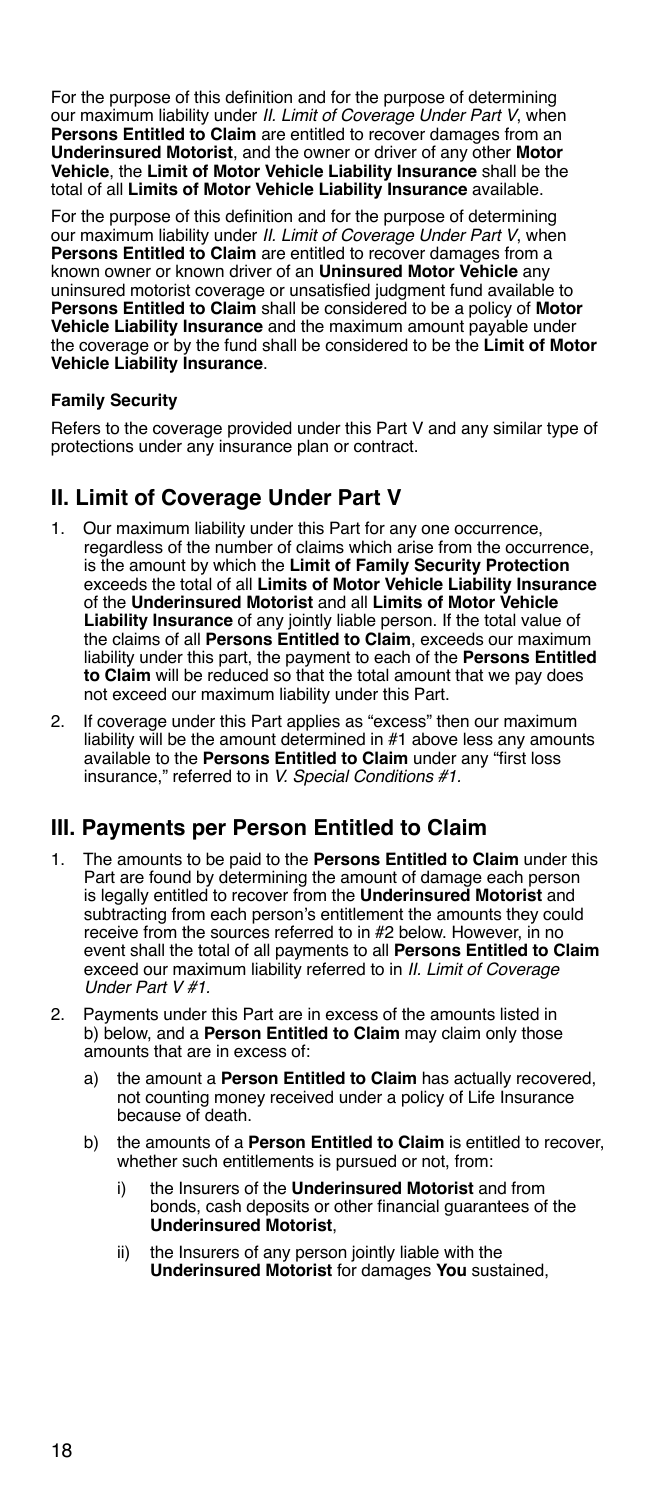- <span id="page-24-0"></span>iii) the Societe de L'Assurance Automobile du Quebec, the Ontario Motorist Protection Plan, the Personal Injury Protection Plan (Manitoba), the Bodily Injury Benefits or Bodily Injury Benefits (No Fault) (Saskatchewan) or any similar plan.
- iv) any unsatisfied judgment fund of similar plan,
- v) any uninsured motorist coverage of any **Motor Vehicle**  liability policy,
- vi) any **Motor Vehicle** accident benefits plan in the place where the accident took place,
- vii) any policy of insurance that provides disability, loss of income, medical or rehabilitation benefits,
- viii) any policy of insurance, other than Life Insurance, that provides death benefits,
- ix) any *Workers' Compensation Act* or similar law applicable to the injury or death which occurred,
- x) any medical, surgical, dental or hospitalization plan or law,
- xi) any other **Family Security** coverage on a **Motor Vehicle**  liability policy.
- 3. If there is more than one **Person Entitled to Claim** under this Part and the total of their claims exceeds the maximum liability determined under *II. Limit of Coverage Under Part V*, we will pay each **Person Entitled to Claim** a *pro rata* portion of our maximum liability.

If a **Person Entitled to Claim** gives actual notice of a claim after a payment has already been made to **Persons Entitled to Claim** under this Part, then the maximum liability, determined under *II. Limit of Coverage Under Part V*, shall be reduced by the amounts paid to the prior claimants.

### **IV. How to Determine the Amount a Person Entitled to Claim Recovers**

- 1. For Accidents occurring in Saskatchewan:
	- a) When we agree that the total amount of the claims will result in payments under this Part V we will meet with the **Person Entitled to Claim** to decide what the amount of the payment should be.

If both of us cannot agree on the amount of the payment, such amount shall be determined by arbitration. The **Person Entitled to Claim** will choose an arbitrator and we will choose an arbitrator. The two arbitrators will choose an umpire. The provisions of *The Arbitration Act* (Saskatchewan) shall apply to the arbitration.

b) When we do not agree that the total amount of the claims will result in payments under this Part V either because of the issue of liability for the accident giving rise to the claims or because of the issue of the damages resulting from the accident, or both said issues, these issues or either one of them, shall be resolved in a court action in Saskatchewan by the alleged **Person Entitled to Claim** against the alleged **Underinsured Motorist** and any other alleged responsible parties.

Subject to any right of appeal, we and the **Person Entitled to Claim** will be bound by the Court's decision.

If requested by us the **Person Entitled to Claim** will join us as a party to the action.

- 2. For Accidents occurring outside Saskatchewan:
	- a) The **Person Entitled to Claim** shall bring an action to judgment against the alleged **Underinsured Motorist** and any other alleged responsible parties. We will be bound by the Court's decision on liability but we will not be bound by the Court's decision on the amount of damages the **Person Entitled to Claim** is found legally entitled to recover from the alleged **Underinsured Motorist** and any other alleged responsible parties.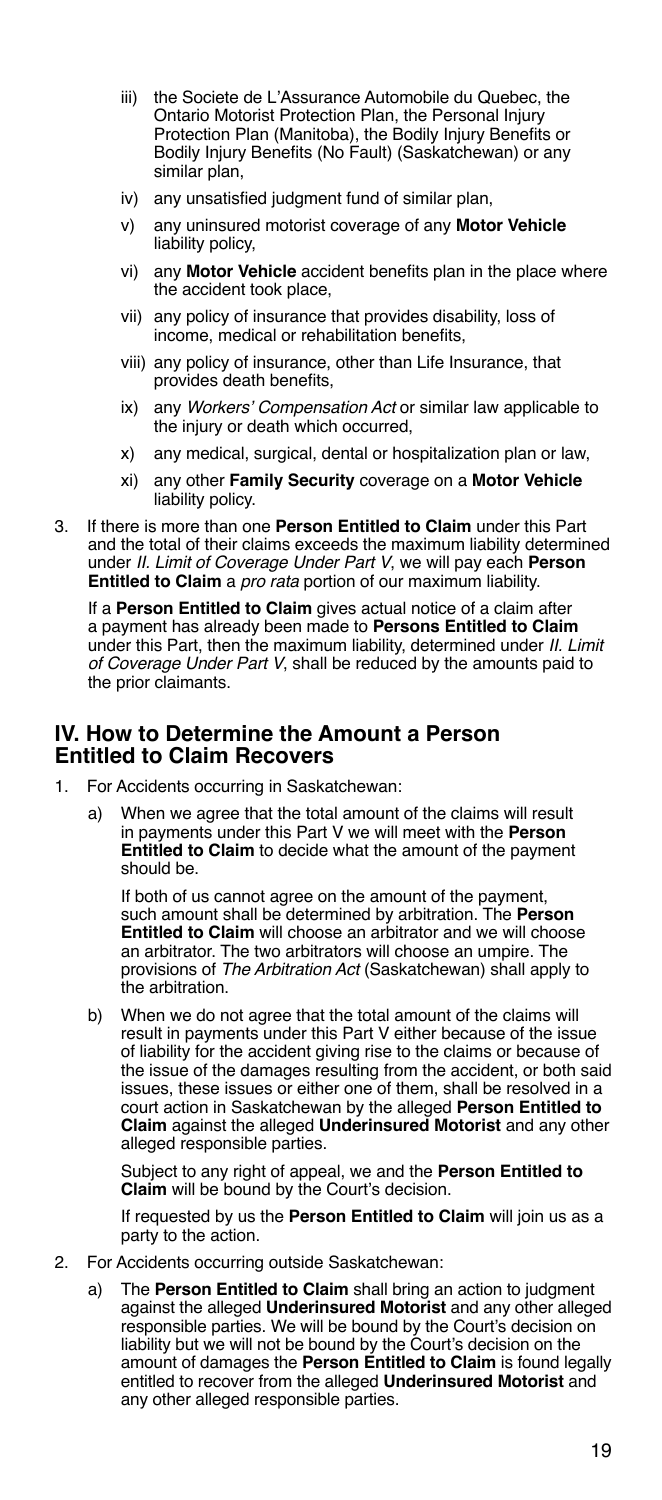<span id="page-25-0"></span>If, before court action or judgment, the **Person Entitled to Claim** receives a settlement offer from the alleged **Underinsured Motorist** and/or any other alleged responsible parties, the **Person Entitled to Claim** may, upon conveying the settlement offer and all terms thereof to us and receiving our consent in writing, accept the settlement offer.

b) Once the **Person Entitled to Claim** has concluded a settlement or obtained judgment against the **Underinsured Motorist** or any other responsible parties, we will meet to decide whether any amount is payable under the Part V and if so what the amount of the payment should be.

If both of us cannot agree whether any amount is payable under this Part V or what the amount of the payment should be then either or both of these issues shall be determined by arbitration. The **Person Entitled to Claim** will choose an arbitrator and we will choose an arbitrator. The two arbitrators will choose an umpire.

The provisions of *The Arbitration Act* of Saskatchewan, as amended from time to time, shall apply to the arbitration and the arbitration shall take place in Saskatchewan.

The laws of Saskatchewan shall determine the appropriate dollar amount of compensation payable by us for the loss of a **Person Entitled to Claim**.

- 3. The amounts legally entitled to be recovered by a **Person Entitled to Claim** shall not include:
	- a) Any amounts for any pre-judgment interest.
	- b) Any amounts for punitive, exemplary, aggravated or other non-compensatory damages caused by the conduct of the **Underinsured Motorist** or any other person who is jointly liable.
	- c) Any amount for any costs if the **Underinsured Motorist** is insured.

# **V. Special Conditions**

- 1. If a **Person Entitled to Claim** has the right to recover damages under the **Family Security** coverage of more than one policy and;
	- a) **You** are an occupant of an **Auto**, then the protection on the **Auto** in which **You** are an occupant is "first loss insurance" and any other such protection would be "excess," or
	- b) **You** are not an occupant of a **Motor Vehicle**, then the protection on any policy in **Your** name is "first loss insurance" and any other such protection would be "excess."

### **By "first loss insurance" we mean a coverage which must be used up before any "excess" insurance monies can be paid out.**

All "first loss insurance" for all **Family Security** coverages shall be paid on a *pro rata* basis. In no event will the aggregate pay out be more than the highest limit on any one of the "first loss insurance" **Family Security**  coverages.

Also all "excess" **Family Security** coverages will be paid on a *pro rata* basis. In no event will the aggregate pay out be more than the highest limit set out in *II. Limit of Coverage Under Part V #2* of any one of the "excess" **Family Security** coverages.

- 2. Some states and provinces have laws that bar the rights to sue for bodily injury or death in a **Motor Vehicle** accident. Part V does not apply where such laws are in force.
- 3. If payment has been made under this Part, we assume the rights of a **Person Entitled to Claim** to take any action, in their name, against the **Underinsured Motorist** or any of the sources listed in *III. Payments per Person Entitled to Claim #2.*
- 4. When a payment is made under Part V the person receiving the payment assigns all right of action to us and agrees to cooperate in any actions we may take.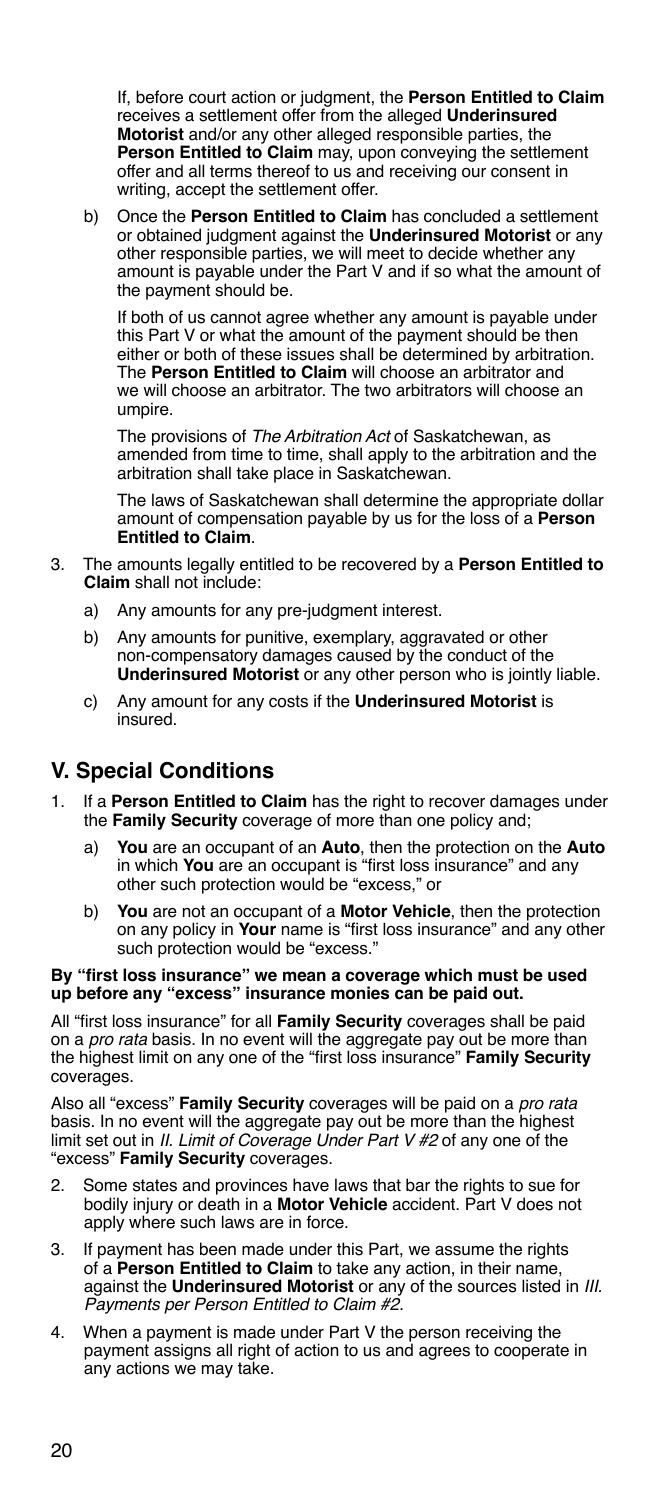# <span id="page-26-0"></span>**VI. When a Claim is Made Under Part V**

- 1. Before we become liable, a **Person Entitled to Claim** must satisfy all of the following:
	- a) tell us promptly, in writing, of any loss involving **Your** injury or death and give an account of the claim. This notice should include all available particulars about the insurance of the alleged responsible party and the details of the loss.
	- b) tell us of all policies which may provide coverage to the **Persons Entitled to Claim**.
	- c) submit to examination under oath and produce all related documents in their possession or control that relate to the claim. This applies to **You** as well. We will make all requests in a reasonable time.
- 2. **Persons Entitled to Claim** must deliver to us, in person or by registered mail, a copy of any Statement of Claim or other documents commencing action against the responsible party.
- 3. Any claim against us must be made within 24 months from the date when the **Persons Entitled to Claim** or their representative(s) should have known that the value of all the claims would exceed the statutory minimum limits of the place where the accident happened.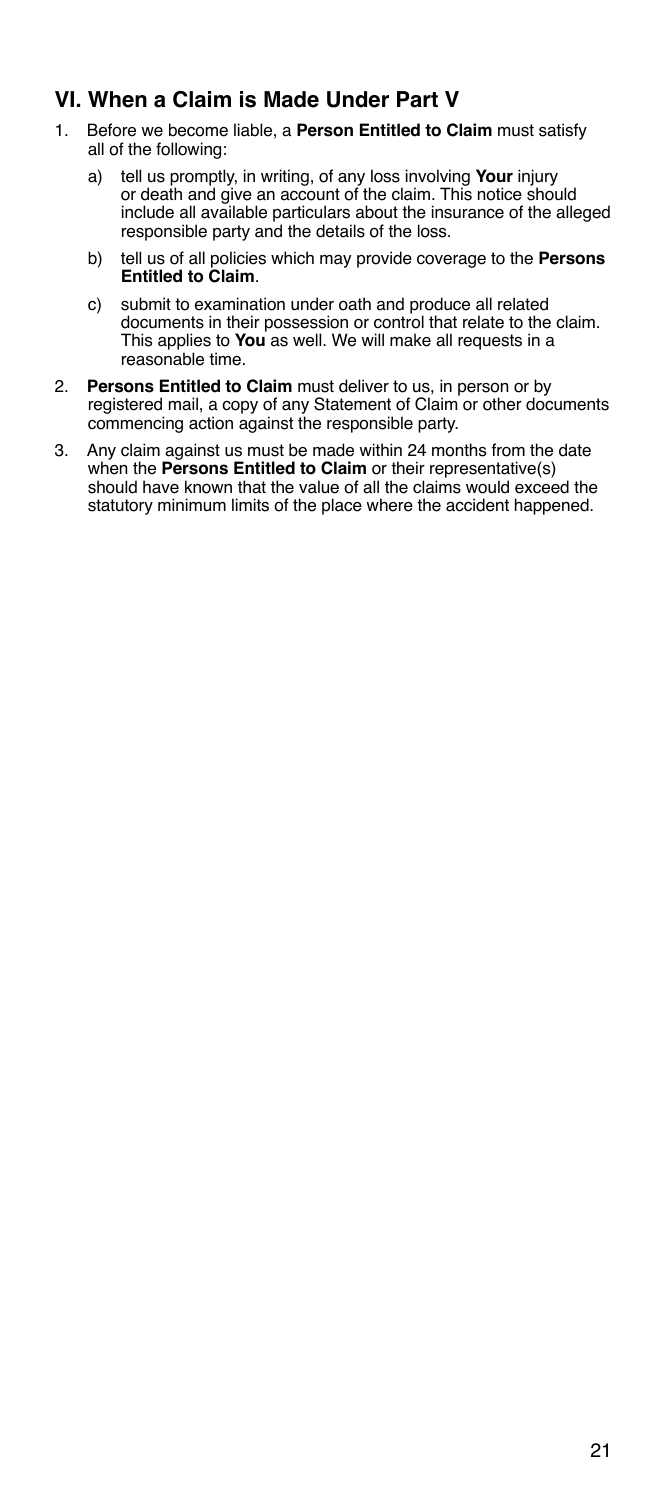# <span id="page-27-0"></span>**Non-owned Driver Coverage**

Your Cover Page will show if you have this coverage.This coverage causes the meaning of "you" and "your" to change throughout the entire policy. These terms now mean only the person(s) whose name is shown on the Cover Page or any other person specifically identified on the Cover Page.

The term of this coverage will be shown on your Cover Page. All coverages, conditions and exclusions are the same as shown in other parts of this booklet except:

### **Part II – Injury Payments**

Coverage applies only when you are an occupant of an auto which is not owned by you or licensed in your name. Coverage will follow on the basis of Part II – Bodily Injury Benefits or Part VIII – Personal Injury Benefits (No Fault). This is determined by your licence insurance coverage.

### **Part III – Damage to Your Auto**

Any reference to "your" auto, in other parts of this booklet, now means an auto which is being used by you with the permission of its owner. **This auto cannot be owned by or licensed in your name or by anyone who lives in your home.**

We will cover you or your spouse when you are found legally liable, or you have signed an agreement to be responsible for, the direct physical loss or damage to an auto in your care and is being used by you with the permission of its owner.

Not more than one auto can be considered to be in your care or the care of your spouse at any one time.

### **Part IV – Liability**

This coverage will apply only when you or your spouse are an occupant of an auto which is not owned by you or licensed in your name.

### **Part V – Family Security**

This coverage applies as part of the Non-owned Driver Coverage.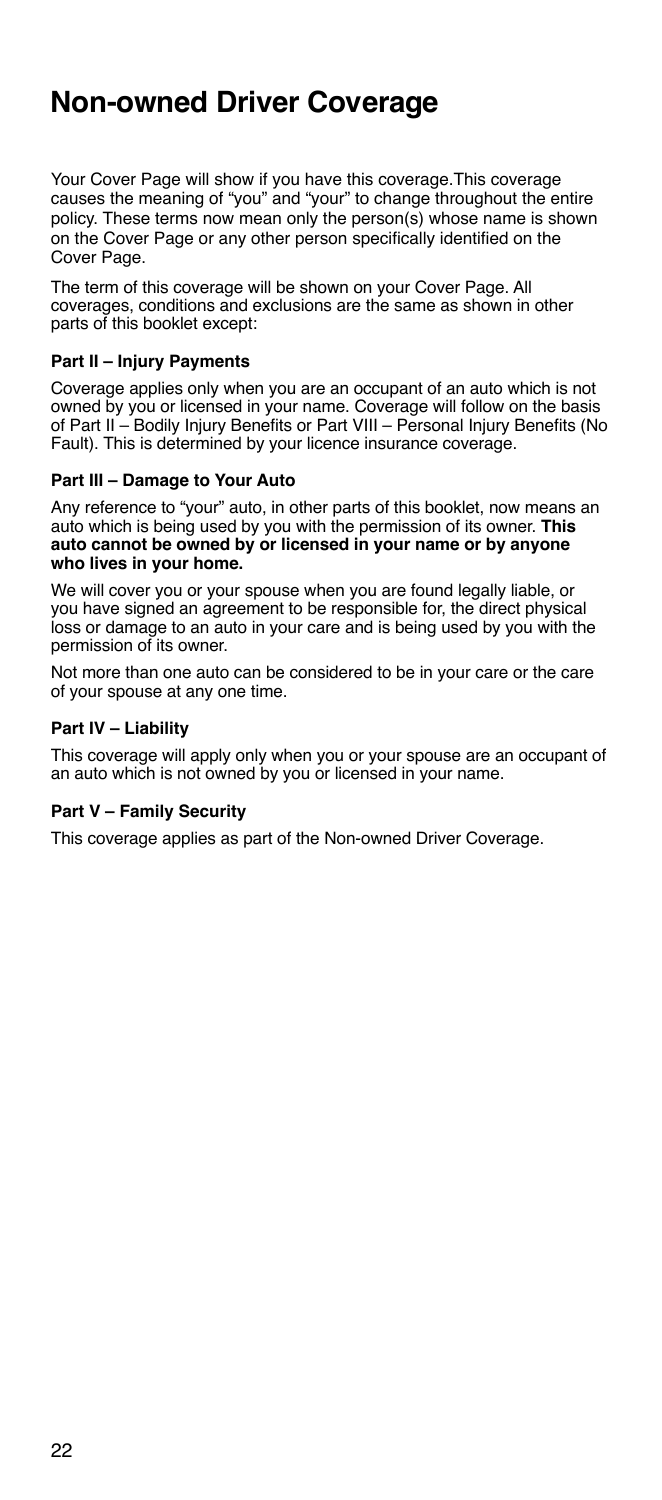# <span id="page-28-0"></span>**Endorsements**

Your Cover Page will show if an endorsement applies.

### **1. Vehicle Restoration Coverage**

We will cover the auto described on the Cover Page while in storage, as well as providing permission for restoration purposes. Coverage will only apply in the following situations:

- 1. While stored in an enclosed building, or
- 2. While temporarily removed to another location for restoration purposes for up to 30 days, or
- 3. While being transported upon another conveyance to another location for restoration purposes. If at the time of loss you are driving the auto, it is required to have valid licence insurance coverage.

The amount payable for any loss or damage on the vehicle covered by this endorsement will be the lesser of:

- Actual Cash Value of the vehicle at the time work commenced. plus any actual cost of replacement parts and labour costs by others, or
- 2. Actual Cash Value of the completed vehicle, or
- 3. Actual Cash Value of the vehicle, up to the amount of protection shown on the Cover Page.

### **2. Snowmobile – Seasonal Rating**

Seasonal rating applies to Part IV Liability coverage and Part III Collision or Upset coverage of your snowmobile(s). If you:

- add, modify or delete these coverages, or
- add, modify or delete your snowmobile(s), or
- cancel your policy,

the Liability and Collision or Upset coverage premium will be calculated as indicated below, based on the dates the coverage is in force, subject to the minimum retained policy premium:

- a) 25% of the yearly premium for each of the following months: December, January and February. If coverage only applies for part of the month, the 25% is pro rated based on the number of days coverage is in force for that month.
- b) 15% of the yearly premium for March. If coverage only applies for part of the month, the 15% is pro rated based on the number of days coverage is in force.
- c) 10% of the yearly premium for November. If coverage only applies for part of the month, the 10% is pro rated based on the number of days coverage is in force.
- d) 0% of the yearly premium for April, May, June, July, August, September and October.

### **3. Motorcycle – Underage Driver**

If you give express permission, your auto may be used by someone under the age of 16. But you must not allow anyone under 12 years of age to use your auto.

The age limitation under Statutory Condition 2.(2)b.2. is waived.

This endorsement applies only to those autos of not more than 50 cc's.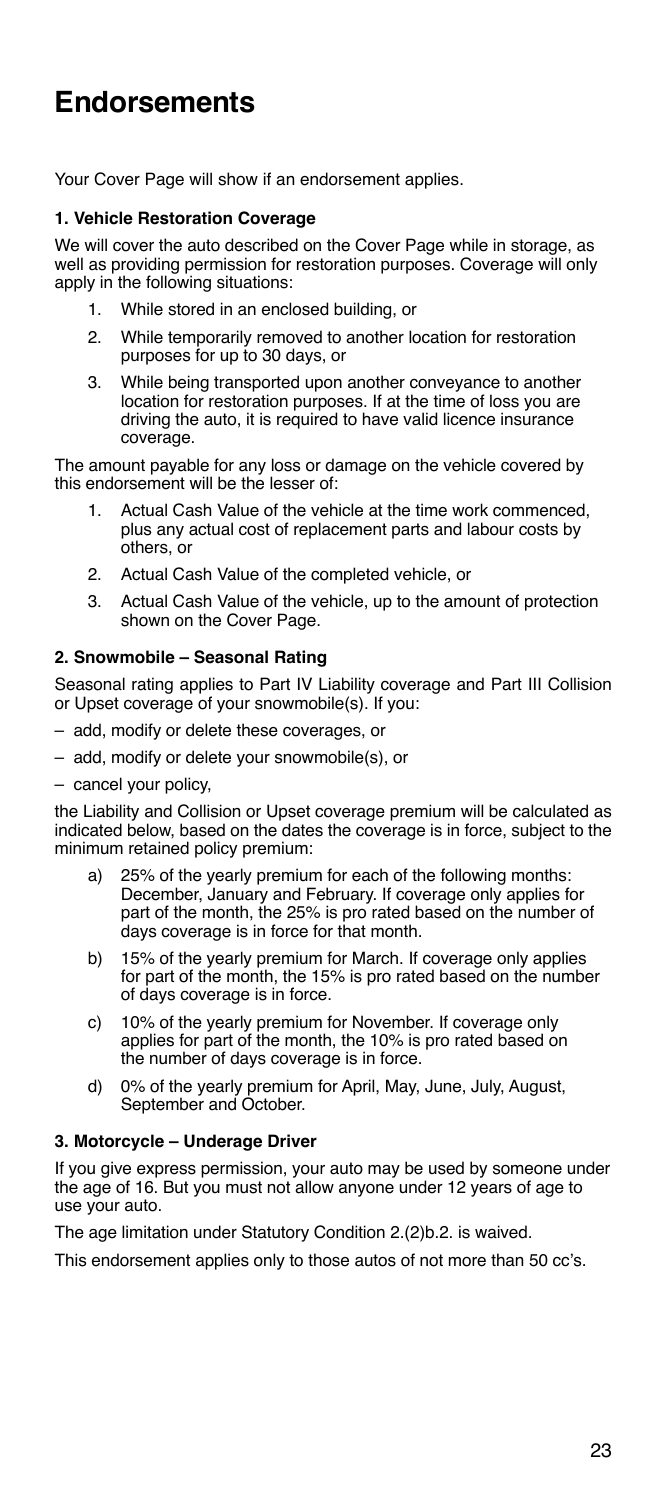### <span id="page-29-0"></span>**4. Permission to Rent Or Lease (Long Term – Over 30 Days)**

We agree that the auto may be rented or leased to the person named on the Cover Page as the Lessee. We will give the Lessee the same protection we would give you. But in no way will our liability be increased.

The following changes will also apply:

- a) If the auto is of a type similar to a private passenger car, private van, private truck, motorhome or farm truck coverage will be provided or restricted for the long-term leased auto in the same manner as it is provided or restricted to these types of autos.
- b) We must receive proper notice from the Lessee or you if they receive an auto from you to replace the one shown in the application. See **Autos You Own**.
- c) The "you" or "your" in **Autos You Do Not Own** and **Trailers We Will Cover** now means the Lessee.
- d) Under **Injury Payments (Part II)** the "you" and "your" used refers to the Lessee and not to you.
- e) Exclusion #3 in **Liability (Part IV)** will now read:
	- 3. Loss or damage to any property which is owned, or rented or in the care of the Lessee or anyone who drives the auto.
- f) Under **Family Security (Part V)** when referring to the name shown on the Cover Page we mean the Lessee and not you.

If you or the Lessee misrepresents any facts on the application or knowingly makes any false statements on a claim, the party doing this forfeits all rights of recovery and the claim will be considered invalid.

### **5. Excluded Named Person**

We will not give coverage under **Damage To Your Auto (Part III)** or under **Liability (Part IV)** while your auto is being driven by the person named on your Cover Page as the **Person We Will Not Cover**.

### **6. Race Car/Truck**

We will only cover you under **Damage To Your Auto (Part III)** and **Liability (Part IV)** while your auto is in transit to or from a competition site. We will also cover your auto if it is stored. But we will not cover your auto while it is stored at the competition site.

### **7. Snowmobile – Underage Driver**

If you give express permission your auto may be used by someone under the age of 16, however you must not allow anyone under 12 years of age to use your auto. And your snowmobile cannot have an engine capacity greater than 550 cc. If *The Snowmobile Act* says your auto must be licensed then anyone who uses your auto must follow the rules set out in that Act.

The age limitation under Statutory Condition 2.(2)b.2. is waived.

### **8. Stated Value**

The value shown on your Cover Page is the value we will use when we settle your claim under **Damage to Your Auto (Part III)**. But we will not pay those amounts which would have been paid by your licence insurance had this endorsement not been added to your policy. The annual mileage must not exceed 8,065 kms or 5,000 miles. After market stereo equipment will be subject to Actual Cash Value.

### **9. Journey Coverage**

Your Cover Page will show if you have this coverage.

This coverage will be in effect for 30 consecutive days beginning on the effective date shown on your Cover Page. This coverage will expire on the date shown on your Cover Page or the cancellation of this policy, whichever comes first.

The limit of protection will be indicated below in each section of coverage that applies.

All coverage definitions, conditions, and exclusions contained in this booklet apply to this coverage.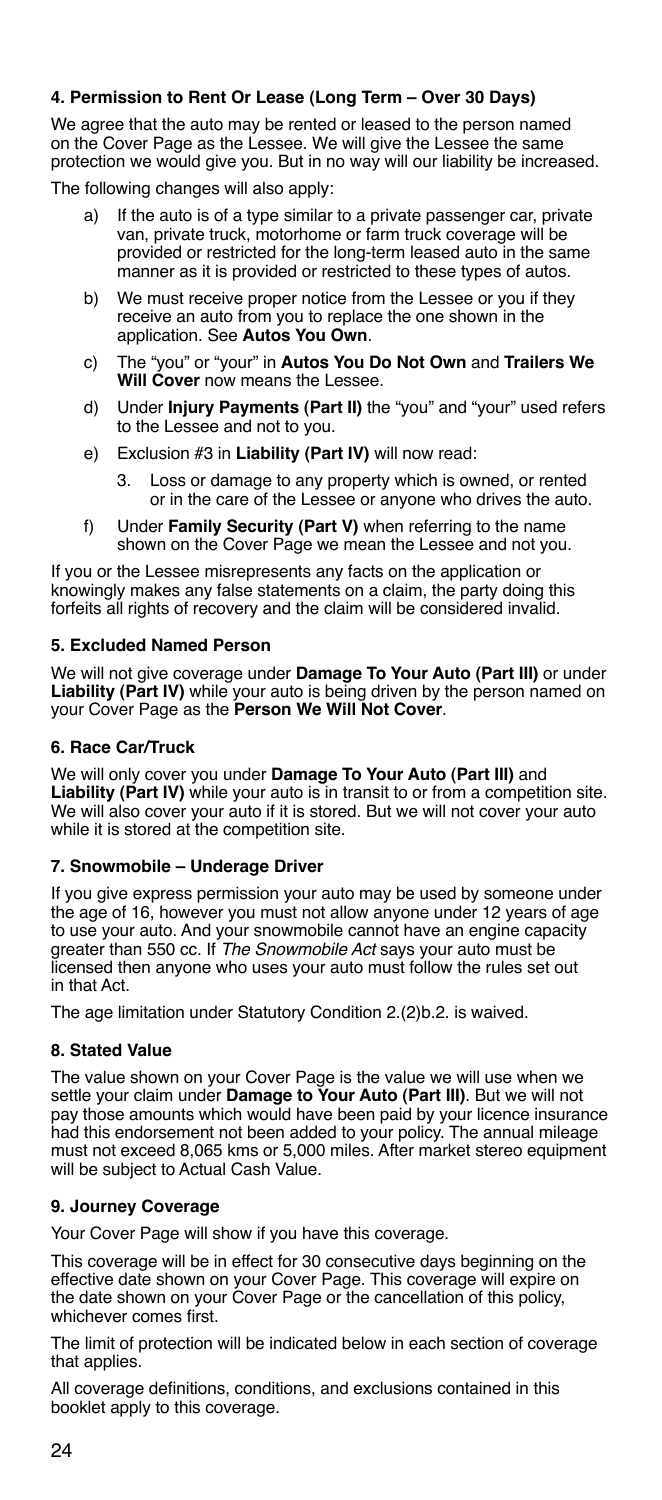### **Autos You Do Not Own**

Coverage will extend to one auto you own as well as one auto you use with permission but do not own.

If you have **Injury Payments (Part II), Damage to Your Auto (Part III), Liability (Part IV),** these coverages extend to an auto you do not own but use with permission. These coverages also extend to an auto that you are contractually liable for while being driven by someone else with your permission. In all instances, coverage only extends to an auto you do not own if it is of a similar type of auto as the auto shown on your Cover Page.

### **Part II – Injury Payments – Limits as per booklet**

Coverage will follow on the basis of Part II – Bodily Injury Benefits or Part VIII – Personal Injury Benefits (No Fault). This is determined by your licence insurance coverage.

#### **Part III – Loss of Use – \$2,000 Amount of Protection**

This coverage will apply as defined in the policy booklet.

#### **Part IV – Liability – \$5,000,000 Amount of Protection**

We will cover you if you are found to be legally liable to someone else for an injury, death or property damage which was due to the ownership or use of your auto. We will cover you up to the amount shown on your Cover Page. This coverage is excess to that given by your licence insurance.

#### **Part V – Family Security – Aggregate Limit: \$2,000,000**

We agree to give the protection under the provisions of the Part V if your Cover Page shows you have this coverage and all premiums have been paid and all the conditions have been fulfilled as required by this policy.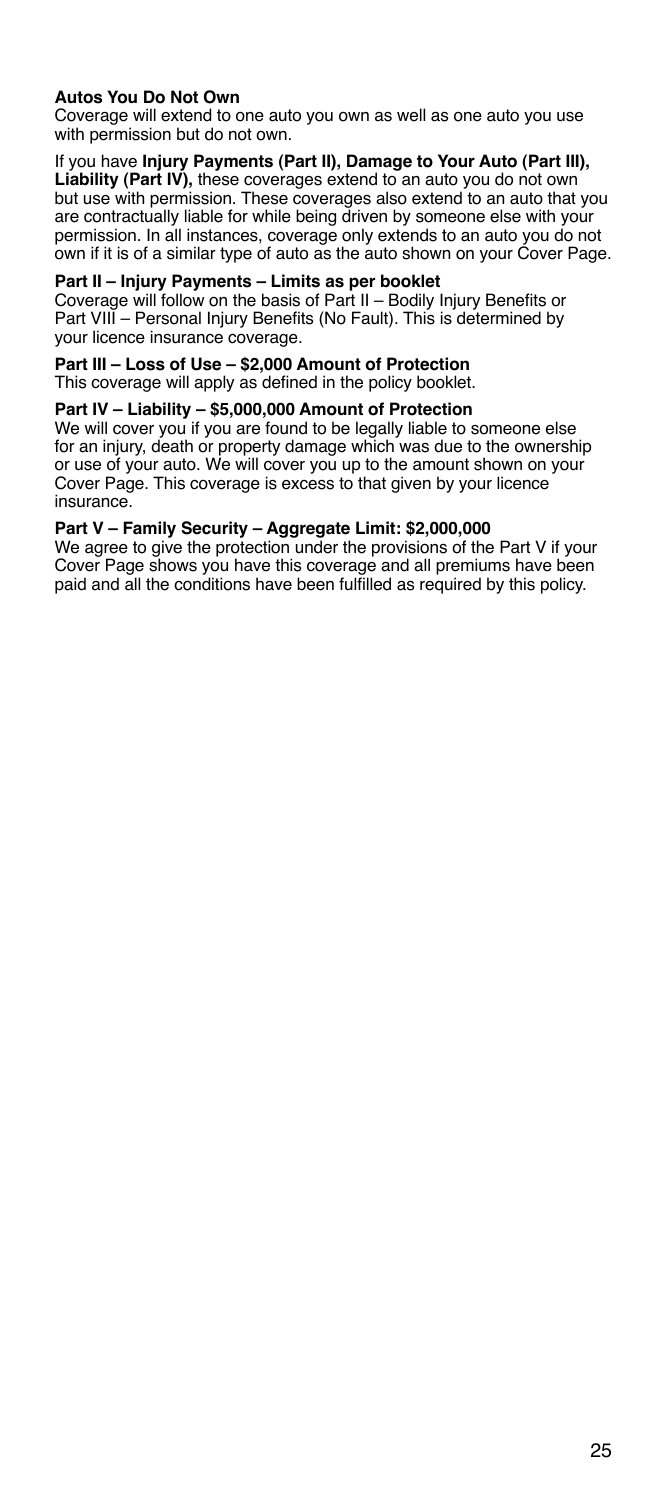# <span id="page-31-0"></span>**Statutory Conditions**

These statutory conditions are part of our policy. In the following, you are called the "Insured." We are called the "Insurer." Statutory Conditions 2, 3, 4, 5, 6 and 7 do not apply to Injury Payments.

### **1. Material Change in Risk**

- (1) The Insured named in this contract shall promptly notify the Insurer or its local agent in writing of any change in the risk material to the contract and within his knowledge.
- (2) Without restricting the generality of the foregoing, the words "change in the risk material to the contract" include:
	- a. any change in the insurable interest of the Insured named in this contract in the automobile by sale, assignment or otherwise, except through change of title by succession, death or proceedings under *The Bankruptcy and Insolvency Act* (Canada); and is respect of insurance against loss or damage to the automobile;
	- b. any mortgage, lien or encumbrance affecting the automobile after the application for this contract;
	- c. any other insurance of the same interest, whether valid or not, covering loss or damage insured by this contract or any portion thereof.

### **2. Prohibited Use By Insured**

- (1) The Insured shall not drive or operate the automobile:
	- a. while under the influence of intoxicating liquor or drugs to such an extent as to be for the time being incapable of the proper control of the automobile; or
	- b. unless he is for the time being either authorized by law or qualified to drive or operate the automobile; or
	- c. while he is under the age of sixteen years or under such other age as is prescribed by the law of the province in which he resides at the time this contract is made as being the minimum age at which a licence or permit to drive an automobile may be issued to him; or
	- d. for any illicit or prohibited trade or transportation; or
	- e. in any race or speed test.
- (2) The Insured shall not permit, suffer, allow or connive at the use of the automobile:
	- a. by any person under the influence of intoxicating liquor or drugs to such an extent as to be for the time being incapable of the proper control of the automobile; or
	- b. by any person:
		- (i) unless that person is for the time being either authorized by law or qualified to drive or operate the automobile; or
		- (ii) while that person is under the age of sixteen years or under such other age as is prescribed by the law of the province in which he resides, at the time this contract is made as being the minimum age at which a licence or permit to drive an automobile may be issued to him; or
	- c. for any illicit or prohibited trade or transportation; or
	- d. in any race or speed test.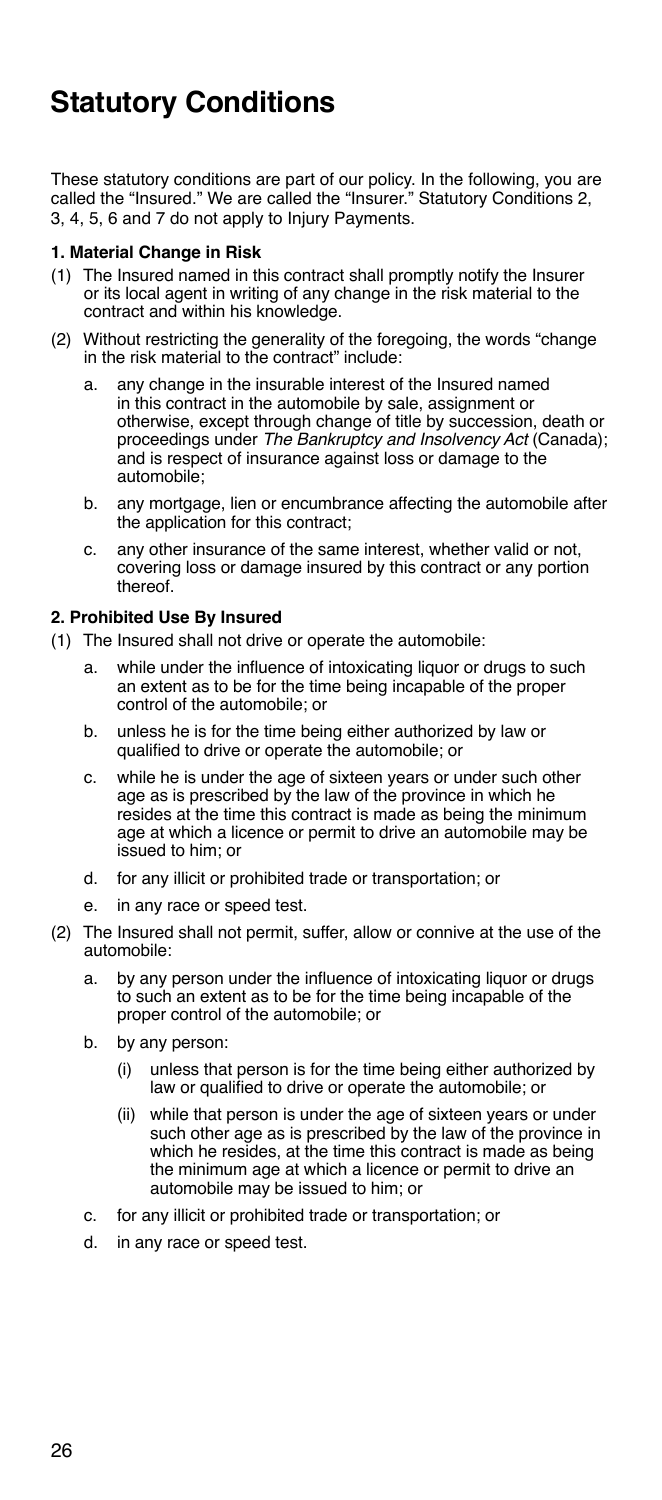### **2.1 Qualified or Authorized**

For the purposes of this statutory condition, a driver is deemed not to be qualified or authorized under this policy if he or she has been deemed not to be qualified or authorized pursuant to the statutory conditions set out in **Part III** and **IV** of *The Automobile Accident Insurance Act.*

### **3. Requirements Where Loss or Damage to Persons or Property**

- (1) The Insured shall:
	- a. promptly give to the Insurer written notice, with all available particulars, of any accident involving loss or damage to persons or property and of any claim made on account of the accident;
	- b. verify by statutory declaration, if required by the Insurer, that the claim arose out of the use or operation of the automobile and that the person operating or responsible for the operation of the automobile at the time of the accident is a person insured under this contract; and
	- c. forward immediately to the Insurer every letter, document, advice or writ received by him from or on behalf of the claimant.
- (2) The Insured shall not:
	- a. voluntarily assume any liability or settle any claim except at his own cost, or
	- b. interfere in any negotiations for settlement or in any legal proceedings.
- (3) The Insured shall, whenever requested by the Insurer, aid in securing information and evidence and the attendance of any witnesses and shall co-operate with Insurer, except in a pecuniary way, in the defence of any action or proceeding or in the prosecution of any appeal.

### **4. Requirements Where Loss or Damage to the Automobile**

- (1) Where loss of or damage to the automobile occurs, the Insured shall, if the loss or damage is covered by this contract:
	- a. promptly give notice thereof in writing to the Insurer with the fullest information obtainable at the time;
	- b. at the expense of the Insurer, and as far as reasonably possible, protect the automobile from further loss or damage; and
	- c. deliver to the Insurer within ninety days after the date of the loss or damage a statutory declaration stating, to the best of his knowledge and belief, the place, time, cause and amount of the loss or damage, the interest of the Insured and of all others therein, the encumbrances thereon, all other insurance, whether valid or not, covering the automobile and that the loss or damage did not occur through any wilful act of neglect, procurement, means or connivance of the Insured.
- (2) Any further loss or damage accruing to the automobile directly or indirectly from a failure to protect it as required under subcondition (1) of this condition is not recoverable under this contract.
- (3) No repairs, other than those that are immediately necessary for the protection of the automobile from further loss or damage, shall be undertaken and no physical evidence of the loss or damage shall be removed:
	- a. without the written consent of the Insurer; or
	- b. until the Insurer has had a reasonable time to make the examination for which provision is made in statutory condition 5.
- (4) Examination of Insured

The Insured shall submit to examination under oath, and shall produce for examination at such reasonable place and time as is designated by the Insurer or its representative all documents in his possession or control that relate to the matters in question, and he shall permit extracts and copies thereof to be made.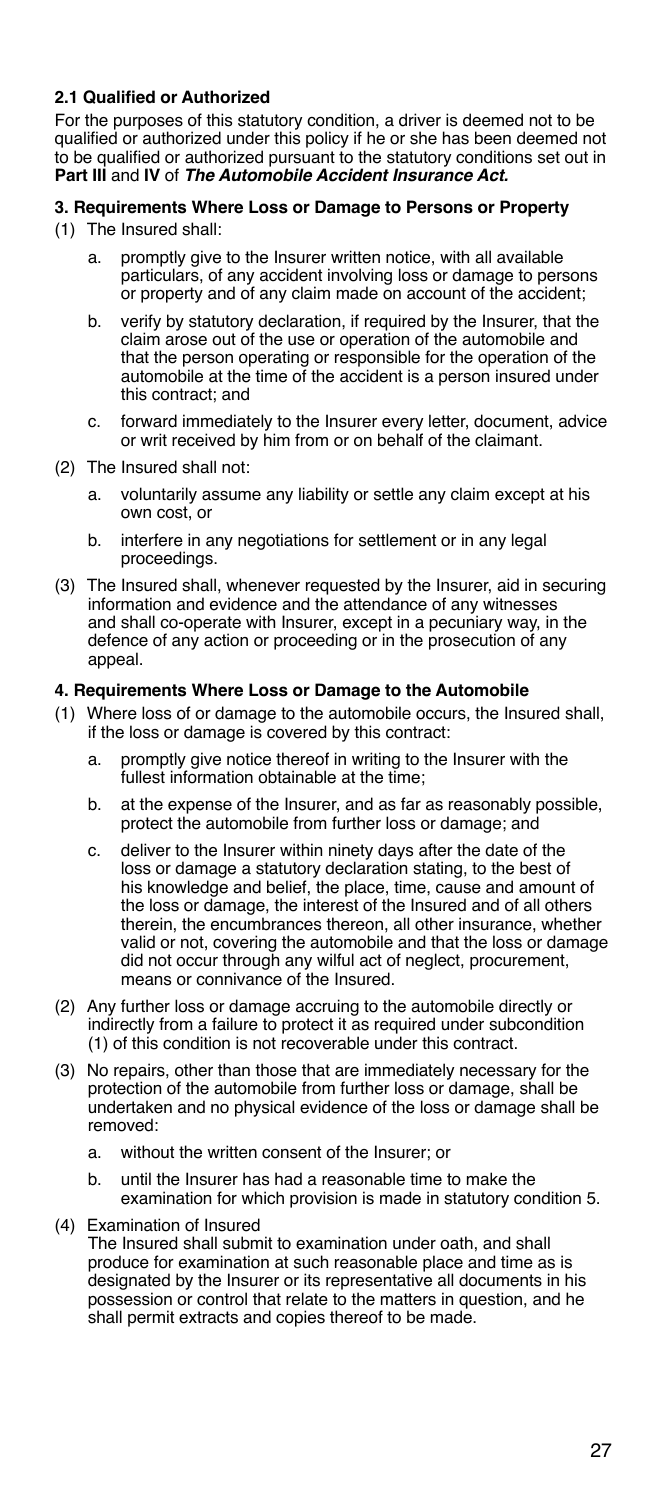- (5) Insurer Liable for Cash Value of Automobile
- The Insurer shall not be liable for more than the actual cash value of the automobile at the time any loss or damage occurs, and the loss or damage shall be ascertained or estimated according to that actual cash value with proper deduction for depreciation, however caused, and shall not exceed the amount that it would cost to repair or replace the automobile, or any part thereof, with material of like kind and quality, but if any part of the automobile is obsolete and out of stock, the liability of the Insurer in respect thereof shall be limited to the value of that part at the time of loss or damage, not exceeding the maker's latest list price.
- (6) Repair or Replacement Except where an appraisal has been made, the Insurer, instead of making payment, may, within a reasonable time, repair, rebuild or replace the property damaged or lost with other of like kind and quality if, within seven days after the receipt of the proof of loss, it gives written notice of its intention to do so.
- (7) No Abandonment; Salvage There can be no abandonment of the automobile to the Insurer without the Insurer's consent. If the Insurer exercises the option to replace the automobile or pays the actual cash value of the automobile, the salvage, if any, shall vest in the Insurer.
- (8) In Case of Disagreement

In the event of disagreement as to the nature and extent of the repairs and replacements required, or as to their adequacy, if affected, or as to the amount payable in respect of any loss or damage, those questions shall be determined by appraisal as provided under *The Saskatchewan Insurance Act* before there can be recovery under this contract, whether the right to recover on the contract is disputed or not, and independently of all other questions. There shall be no right to an appraisal until a specific demand therefore is made in writing and until after proof of loss has been delivered.

### **5. Inspection of Automobile**

The Insured shall permit the Insurer at all reasonable times to inspect the automobile and its equipment.

### **6. Time and Manner of Payment of Insurance Money**

(1) The Insurer shall pay the insurance money for which it is liable under this contract within sixty days after the proof of loss has been received by it or, where an appraisal is made under subcondition (8) of statutory condition 4, within fifteen days after the award is rendered by the appraisers.

### (2) **When Action May Be Brought**

The Insured shall not bring an action to recover the amount of a claim under this contract unless the requirements of statutory conditions 3 and 4 are complied with or until the amount of the loss has been ascertained as therein provided or by a judgment against the Insured after trial of the issue or by agreement between the parties with the written consent of the Insurer.

### (3) **Repealed**. 2004, c.L-16.1, s.76.

### **7. Who May Give Notice and Proofs of Claim**

Notice of claim may be given and proofs of claim may be made by the agent of the Insured named in this contract in case of absence or inability of the Insured to give the notice or make the proof, such absence or inability being satisfactory accounted for or, in the like case or if the Insured refuses to do so, by a person to whom any part of the insurance money is payable.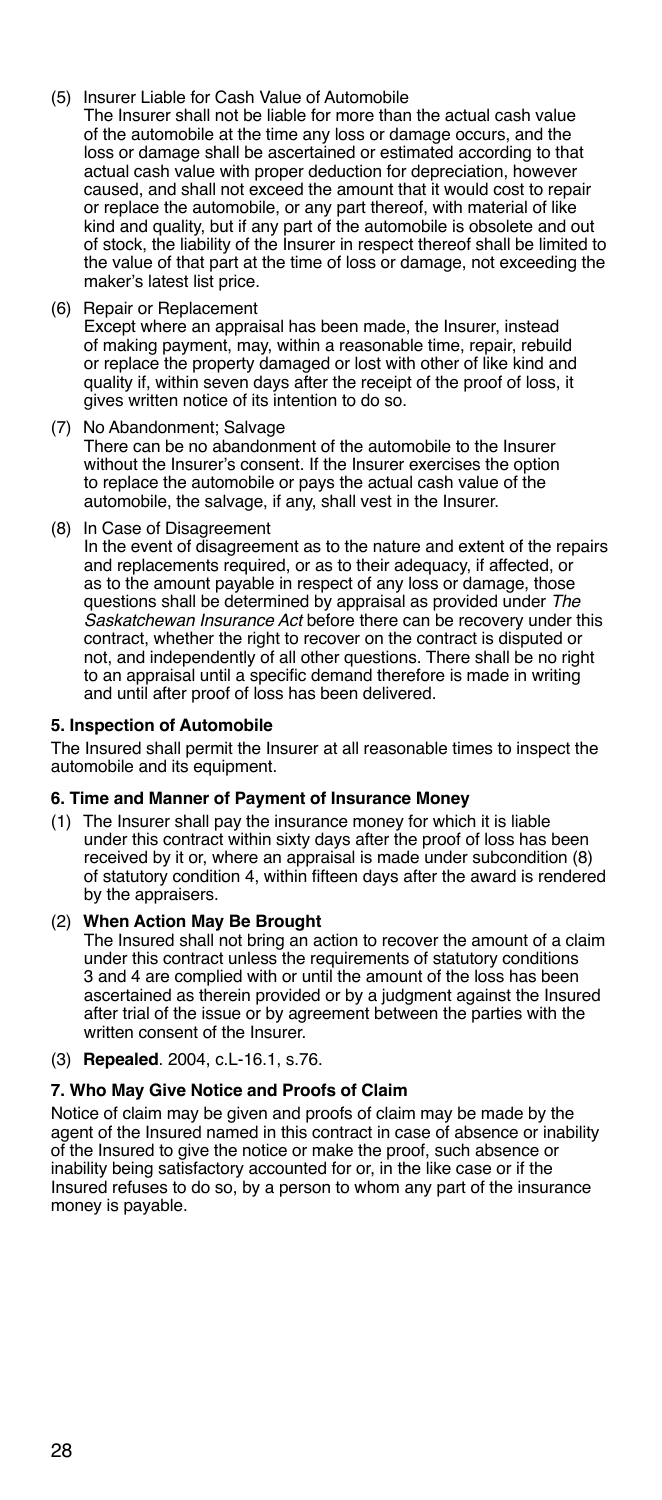### **8. Termination**

- (1) This contract may be terminated:
	- a. by the Insurer giving to the Insured fifteen days' notice of termination by registered mail or five days' written notice of termination personally delivered;
	- b. by the Insured at any time on request.
- (2) Where this contract is terminated by the Insurer:
	- a. the Insurer shall refund the excess of premium actually paid by the Insured over the *pro rata* premium for the expired time, but in no event shall the *pro rata* premium for the expired time be deemed to be less than any minimum retained premium specified; and
	- b. the refund shall accompany the notice unless the premium is subject to adjustment or determination as the amount, in which case the refund shall be made as soon as practicable.
- (3) Where this contract is terminated by the Insured, the Insurer shall refund as soon as practicable the excess of premium actually paid by the Insured over the *short rate* premium for the expired time, but in no event shall the *short rate* premium for the expired time be deemed to be less than any minimum retained premium specified.
- (4) The refund may be made by money, postal or express company money order or cheque payable at par.
- (5) The fifteen days mentioned in clause (a) of subcondition (1) of this condition commences to run on the day following the receipt of the registered letter at the post office to which it is addressed.

### **9. Notice**

Any written notice to the Insurer may be delivered at, or sent by registered mail to, the chief agency or head office of the Insurer in the province. Written notice may be given to the Insured named in this contract by letter personally delivered to him or by registered mail addressed to him at his latest post office address as notified to the Insurer. In this condition, the expression "registered" means registered in or outside Canada.

### **Misrepresentation or violation of Conditions Renders Claim Invalid Sub-section 191 (1) of** *The Saskatchewan Insurance Act* **provides as follows:**

- (1) Where:
	- (a) an applicant for a contract:
		- (i) gives false particulars of the described automobile to be insured to the prejudice of the Insurer, or
		- (ii) knowingly misrepresents or fails to disclose in the application any fact required to be stated therein;
	- (b) the Insured contravenes a term of the contract or commits a fraud; or
	- (c) the Insured wilfully makes a false statement in respect of a claim under the contract;

a claim by the Insured is invalid and the right of the Insured to recover indemnity is forfeited.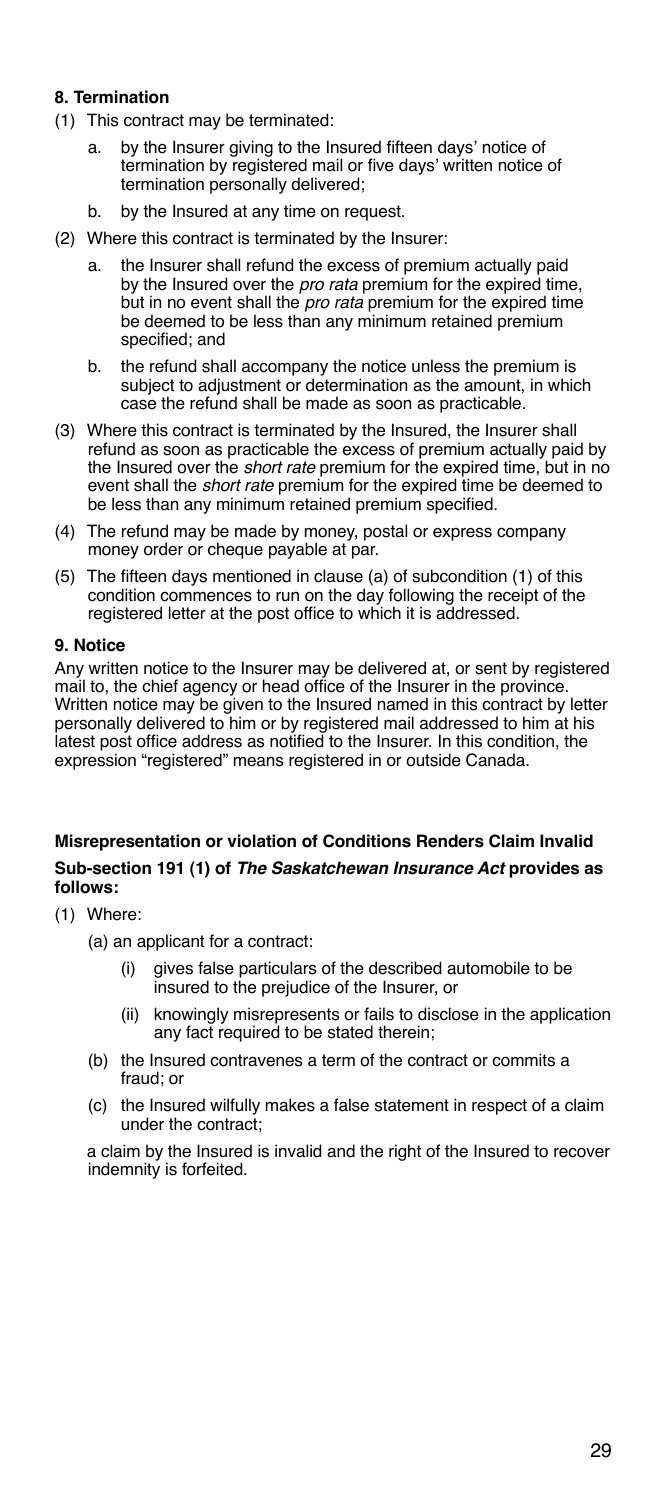# <span id="page-35-0"></span>**Claims Service Information**

### **After Hours Emergency Information – All Claims 1-800-647-6448 or 306-775-6000 Permit Office: 1-800-667-7575**

### **eClaim**

You can report your auto claim using the SGI website at sgi.sk.ca

### **For prompt claims service, please call, write or email your broker or contact the nearest Claims Office listed below:**

### **Estevan Claims Centre**

1009 – 5th St. S4A 2L8 306-637-4100 1-800-667-9773 Fax 306-634-3508

### **Kindersley Claims Centre**

Box 2260 821 – 9th St. W. S0L 1S0 306-463-5270 1-800-667-9778 Fax 306-463-4999

### **Lloydminster Claims Centre**

Box 1309 4805 – 50th St. S9V 1G2 306-825-8200 1-800-667-8588 Fax 306-825-5248

### **Meadow Lake Claims Centre**

Box 339 313 – 3rd St. E. S9X 1Y3 306-236-2500 1-800-667-4497 Fax 306-236-5544

### **Moose Jaw Claims Centre**

105 4th Ave. NW S6H 4N9 306-691-4500 1-800-667-5103 Fax 306-691-0450

### **North Battleford Claims Centre**

1002 – 103rd St. S9A 2Z3 306-446-1900 1-800-667-1384 Fax 306-445-3699

### **Prince Albert Claims Centre**

501 – 15th St. E. S6V 1G3 306-953-8000 1-800-667-9324 Fax 306-764-2004

#### **Regina Commercial Claims Centre**

– rural Regina area

– towed and commercial vehicles only 440 Fleet St. S4N 7N7 306-775-6000 1-800-667-9779 Fax 306-721-2529

### **Regina East Claims Centre**

Box 1490 2110 Victoria Ave. E. S4P 3C2 306-775-6000 1-800-667-9779 Fax 306-789-7117

### **Regina Northwest Claims Centre**

1121 McCarthy Blvd. N. S4X 3T6 306-775-6000 1-800-667-9779 Fax 306-949-7667

### **Regina Injury Claims Centre**

Box 140 3825 Pasqua St. S4P 4J1 306-751-1860 1-800-667-8015 Fax 306-584-0919

#### **Saskatoon Central Claims Centre**

623 – 2nd Ave. N. S7K 0H3 306-683-2100 1-800-667-8710 Fax 306-683-2135

### **Saskatoon East Claims Centre**

4045 Taylor St. S7H 5P2 306-683-2100 1-800-667-8710 Fax 306-683-2122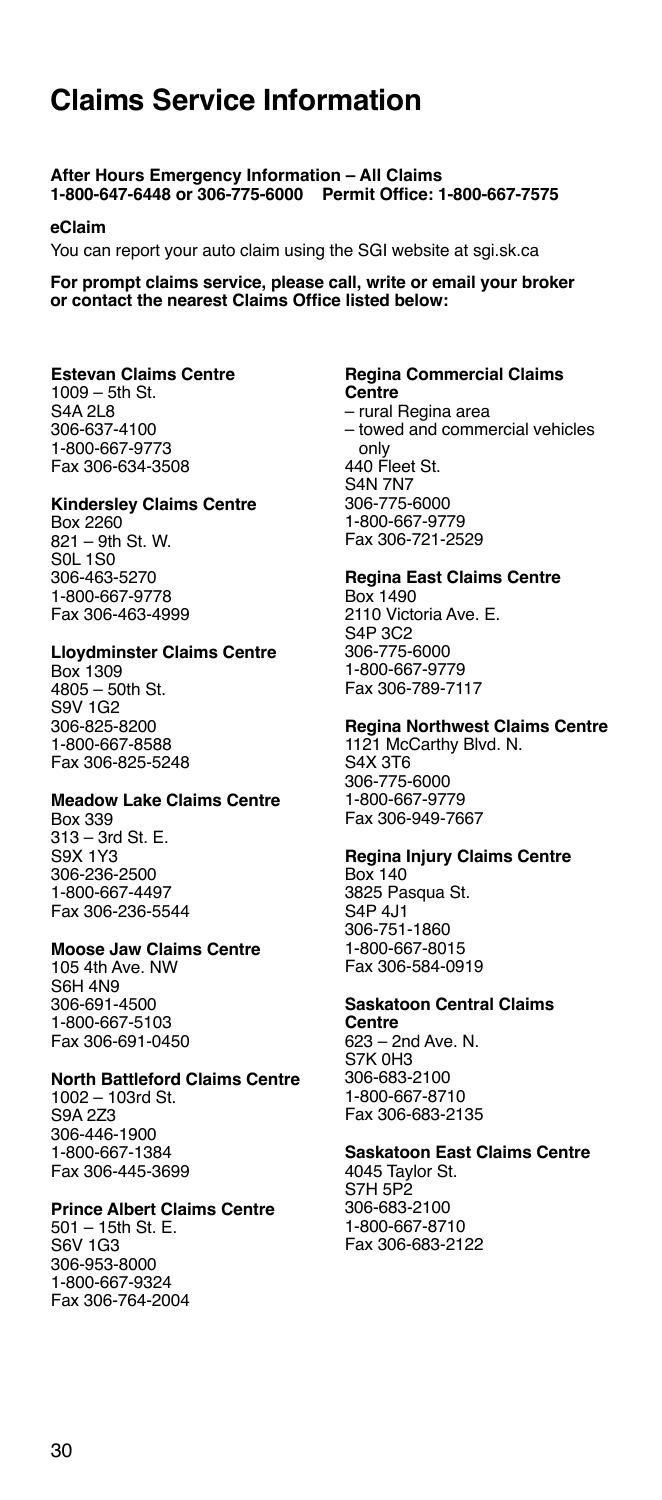#### **Saskatoon West Claims Centre**

345 Fairmont Dr. S7M 5N5 306-683-2100 1-800-667-8710 Fax 306-683-0000

### **Saskatoon Injury Claims Centre**

623 – 2nd Ave. N. S7K 0H3 306-683-2371 1-888-468-8868 Fax 306-242-5572

### **Swift Current Claims Centre**

110 – 3rd Ave. NW S9H 0R8 306-778-4900 1-800-667-7414 Fax 306-773-1748

### **Tisdale Claims Centre**

Box 1690 819 – 100th St. S0E 1T0 306-878-3600 1-800-667-5030 Fax 306-873-4484

### **Weyburn Claims Centre**

1738 – 1st Ave. NE S4H 3E8 306-848-4300 1-800-667-9774 Fax 306-842-4794

### **Yorkton Claims Centre**

Box 1029 459 Highway 9 North S3N 1R4 306-786-2430 1-800-667-1480 Fax 306-786-7650

**For out of province claims call: 306-775-6500 Toll free: 1-800-667-9779**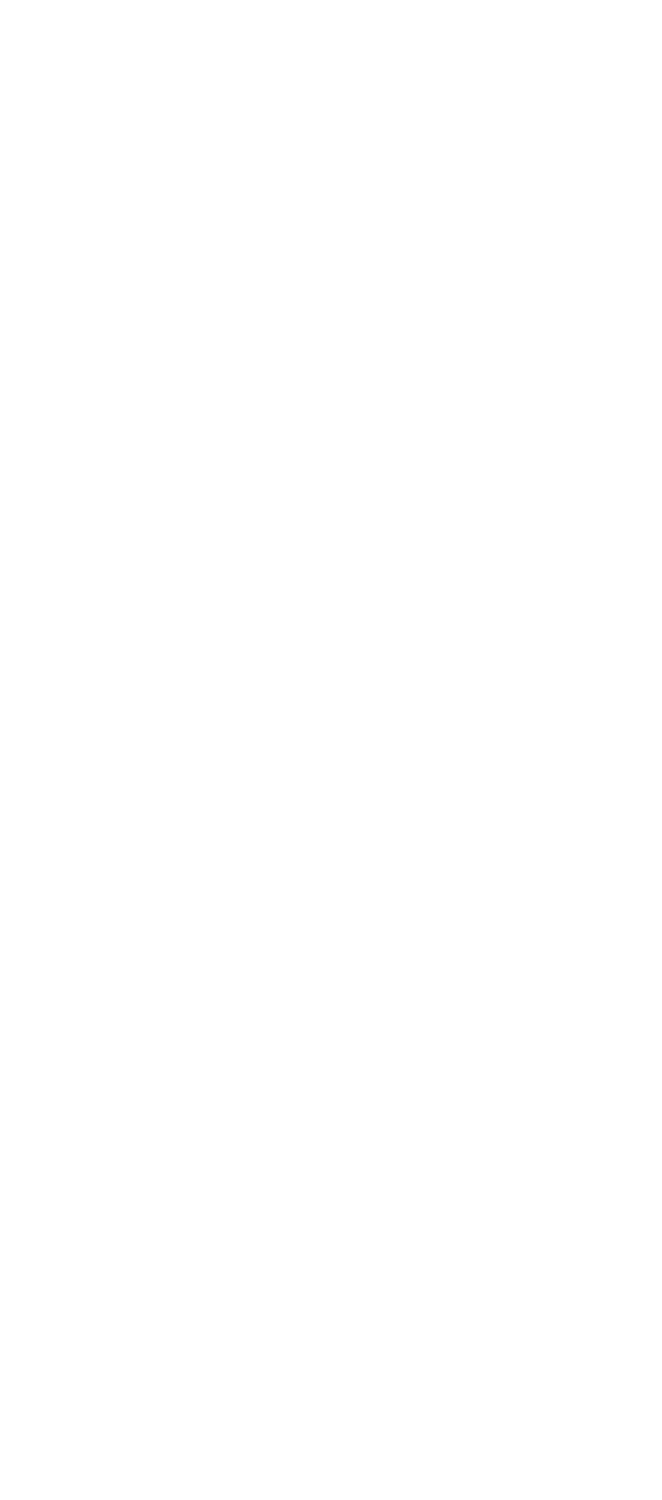# **Privacy: Our Commitment**

Thank you for choosing SGI CANADA.

At SGI CANADA we value our customers and take your privacy seriously. During the course of business with you, our brokers or we may ask for personal information so we can serve you better. You can rest assured that we'll protect and respect your personal information and privacy – from the time we first collect the information until it is disposed of. After all, SGI CANADA's business is built on your trust.

Our commitment to you is to collect only the information we need to conduct your business and to adhere to industry best practices in handling and protecting your personal information.

Protecting your privacy is important to us at SGI CANADA.

### **If you want to:**

- Access your personal information or have your information corrected
- Change your consent with respect to how we collect, use or disclose your personal information
- File a complaint about our privacy policies or the manner in which we've handled your personal information
- Inquire about any other privacy questions or concerns

### **Please contact:**

SGI CANADA Chief Privacy Officer 2260 – 11th Ave. Regina, Sask. S4P 0J9 Phone: 1-800-667-8015 E-mail: privacyofficer@sgi.sk.ca

If you're not satisfied with the outcome of an inquiry or complaint handled by SGI CANADA's Chief Privacy Officer, you may address your concerns to:

Office of the Saskatchewan Information and Privacy Commissioner 503 – 1801 Hamilton St. Regina, Saskatchewan, S4P 4B4 Phone: 306-787-8350 Toll free within Saskatchewan: 1-877-748-2298 Fax: 306-798-1603 www.oipc.sk.ca

### **Privacy Statement**

Please visit our web site at www.sgicanada.ca